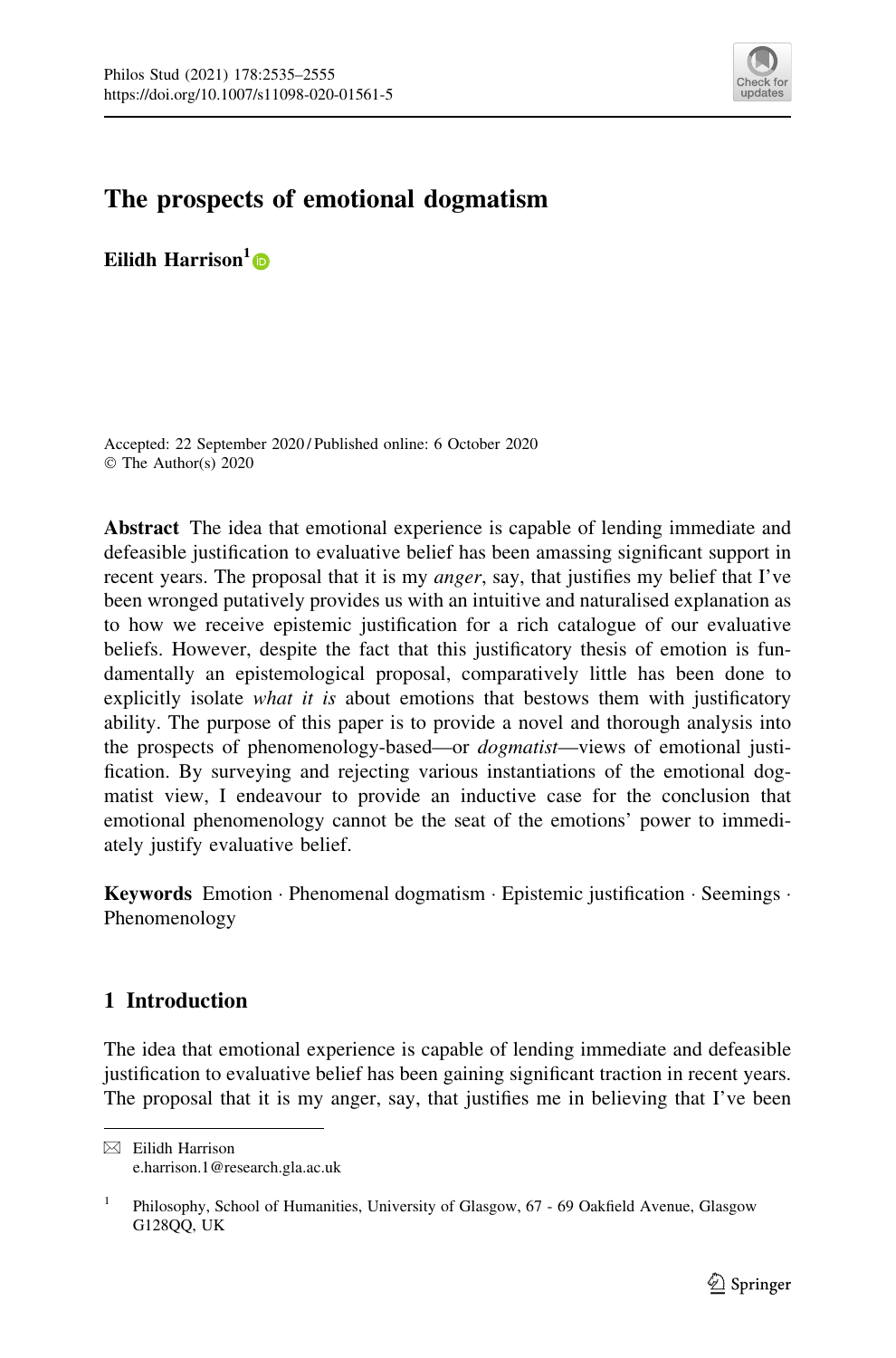offended putatively provides us with an intuitive and naturalised explanation as to how we receive epistemic justification for a rich catalogue of our evaluative beliefs. With many notable advocates, this justificatory thesis of emotion is fast becoming a central facet in how we conceive of the emotions' epistemic role.<sup>1</sup> Interestingly, however, comparatively little of the philosophical literature has been dedicated to explicitly isolating *what it is* about emotional experience that bestows it with the ability to immediately and defeasibly justify belief. The aim of this paper is to present and evaluate an internalist view of emotional justification, namely, one which identifies emotional *phenomenology* as the source of the emotions' ability to justify evaluative belief.

Support for a phenomenology-based view can be found in various suggestive comments made by notable authors in the philosophy of emotion. Goldie [\(2004](#page-20-0)), for example, argues on behalf of an account of emotion ''where the feelings involved are at center stage, playing a centrally important epistemic role in revealing things about the world'' (p. 92). On a similar note, Tappolet ([2016\)](#page-20-0) argues that emotional experiences uniquely "allow us to be aware of certain features of the world" (p. 18), while Johnston ([2001\)](#page-20-0) claims that the epistemic import of affective experiences is rooted in their providing us with ''affective disclosure'' (p. 213) of evaluative properties. The focus of these claims on 'feelings', 'awareness', and 'affective disclosure' certainly seems *at least* suggestive of the fact that these authors take the phenomenal properties instantiated by emotional experience—the what-it-is-like for a subject to undergo emotional experience—to bear epistemic significance.

So, how might we construct a phenomenology-based view of emotional justification? One plausible way is to build it as relevantly analogous to *phenomenal* dogmatism. For phenomenal dogmatists, a perceptual experience that makes it seem to you that  $p$  immediately and defeasibly justifies you in believing that  $p$ . Given that phenomenal dogmatism is an attractive internalist view of justification that places epistemic importance on experiential phenomenology, we can draw up an emotional analogue accordingly, such that an emotional experience that makes it seem to you that  $e$  (where  $e$  signifies a proposition attributing an evaluative property to an object) immediately and defeasibly justifies you in believing that e. Call this emotional dogmatism. Here, by surveying and rejecting several instantiations of the emotional dogmatist view, I endeavour to build an inductive case for the conclusion that the phenomenal character of emotional experience cannot be what makes it capable of immediately and defeasibly justifying evaluative belief.

The structure of this paper is as follows. §2 begins by further elucidating the phenomenal dogmatist view and presenting the analogous emotional dogmatist thesis. In §2.1, I argue that basic dogmatism, which requires only that the experience bears unqualified seeming phenomenal character, falls foul to a worrisome overgeneralisation problem. In §3, I suggest that a restrictive account of phenomenal dogmatism based on Chudnoff's presentationalism is better placed for an investigation into the prospects of an analogous emotional dogmatist view. §3.1 then presents a novel objection against this view, namely, that there is no plausible

See, for instance, Cowan ([2018\)](#page-19-0), Döring ([2007\)](#page-19-0), Pelser ([2014\)](#page-20-0), and Tappolet ([2016\)](#page-20-0).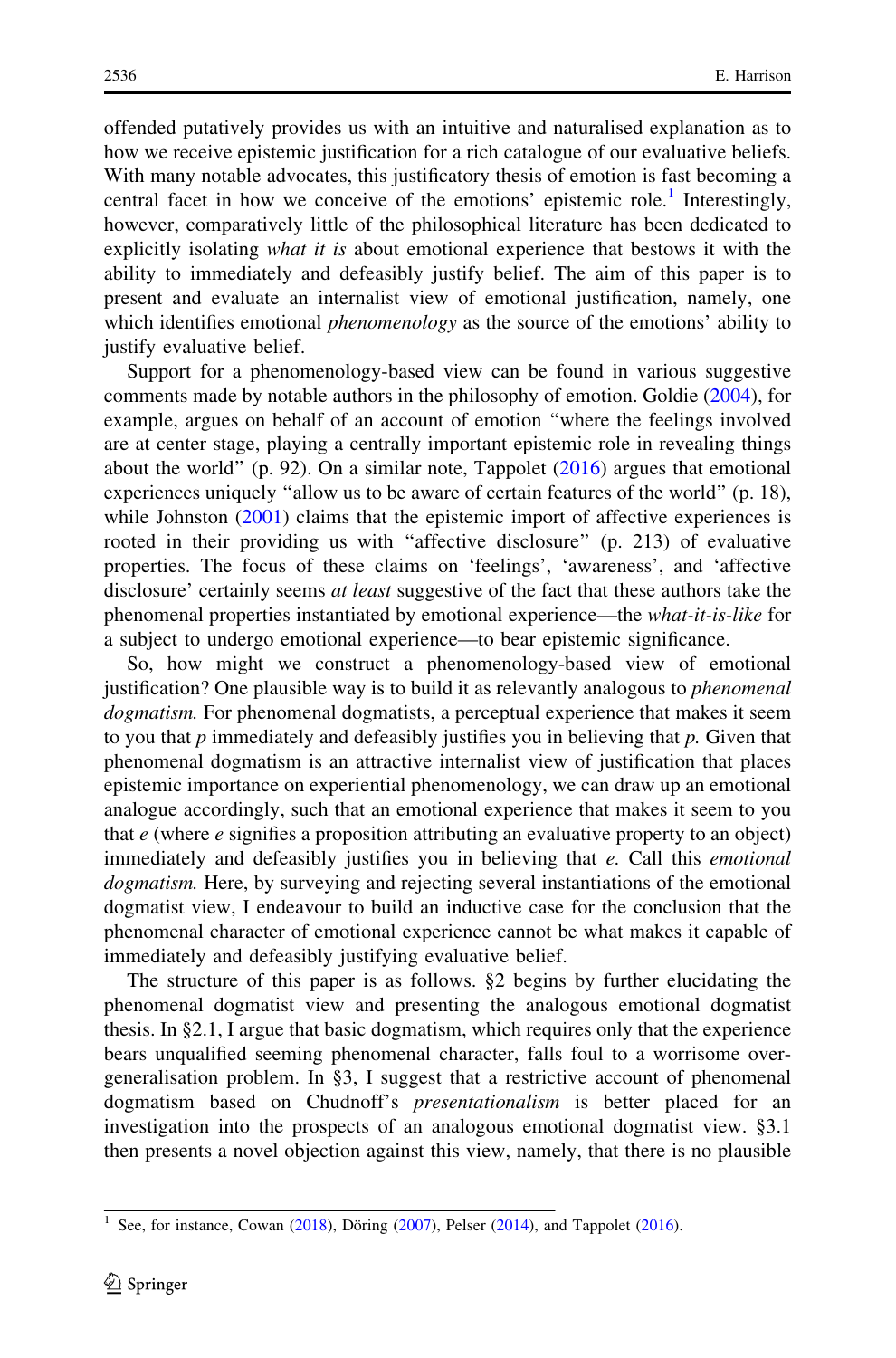way of spelling out what seeming awareness of truth-makers for evaluative propositions consists in. §4 then considers and rejects alternative restricted views based on McGrath's and Markie's respective accounts of restricted phenomenal dogmatism. Finally, I conclude that, while emotional seeming states might be capable of transmitting justification to evaluative belief *mediated* by other mental states and beliefs, we have good reason to believe that they cannot bear *immediate* justificatory power.

### 2 Basic emotional dogmatism

Let us understand phenomenal dogmatism as follows:

Phenomenal Dogmatism (PD): if it perceptually seems to S that  $p$ , then, in the absence of defeaters, S thereby has [immediate] justification for believing that p. (Tucker [2013](#page-20-0), p. 2).

Some clarifications are in order. First, PD is an internalist view of justification insofar as it identifies factors internal to the agent (i.e. an agent's seeming states) as sole epistemic justifiers. Second, and importantly, PD is a thesis about *immediate* justification, i.e. justification which exists independently of any inferential connections to other justified beliefs. Third, identifying the source of an experience's justificatory power in its bearing the character of 'seeming to S that  $p'$  is to identify it in the experience's *phenomenal* character, i.e. the something-thatit-is-like for the subject to undergo the perceptual experience. Fourth, 'seemings' are typically taken to be non-doxastic propositional attitudes. Finally, while the nature of seeming phenomenal character can be difficult to elucidate in writing, it will be sufficient for our purposes to conceive of it along similar lines to the way in which Tucker  $(2010)$  $(2010)$  describes it, i.e. seemings instantiate the phenomenal property of asserting or insisting to you that the content of the experience obtains.

Insofar as we're interested in building an account of emotional epistemology on the basis of PD, we can conceive of emotional dogmatism as follows:

Emotional Dogmatism (ED): if it emotionally seems to S that  $e$  (where e signifies a proposition which attributes an evaluative property to an object) then, in the absence of defeaters, S thereby has immediate justification for believing that e.

On this view, just as my visual seeming experience of the blue mug can immediately and defeasibly justify my belief that there is a blue mug, my emotional seeming experience of awe towards a painting can immediately and defeasibly justify me in believing that the painting is beautiful. This view is attractive for a number of reasons. First, PD is praised in virtue of its ability to provide a simple and intuitive explanation as to how we receive epistemic justification for our beliefs about the world; we're justified in believing what we do because of the way the world appears to us in our perceptual experience. Analogously, for ED, we're justified in our evaluative beliefs about the world because of the way it appears to us in our emotional experience. Secondly, given the focus on *immediate* justification,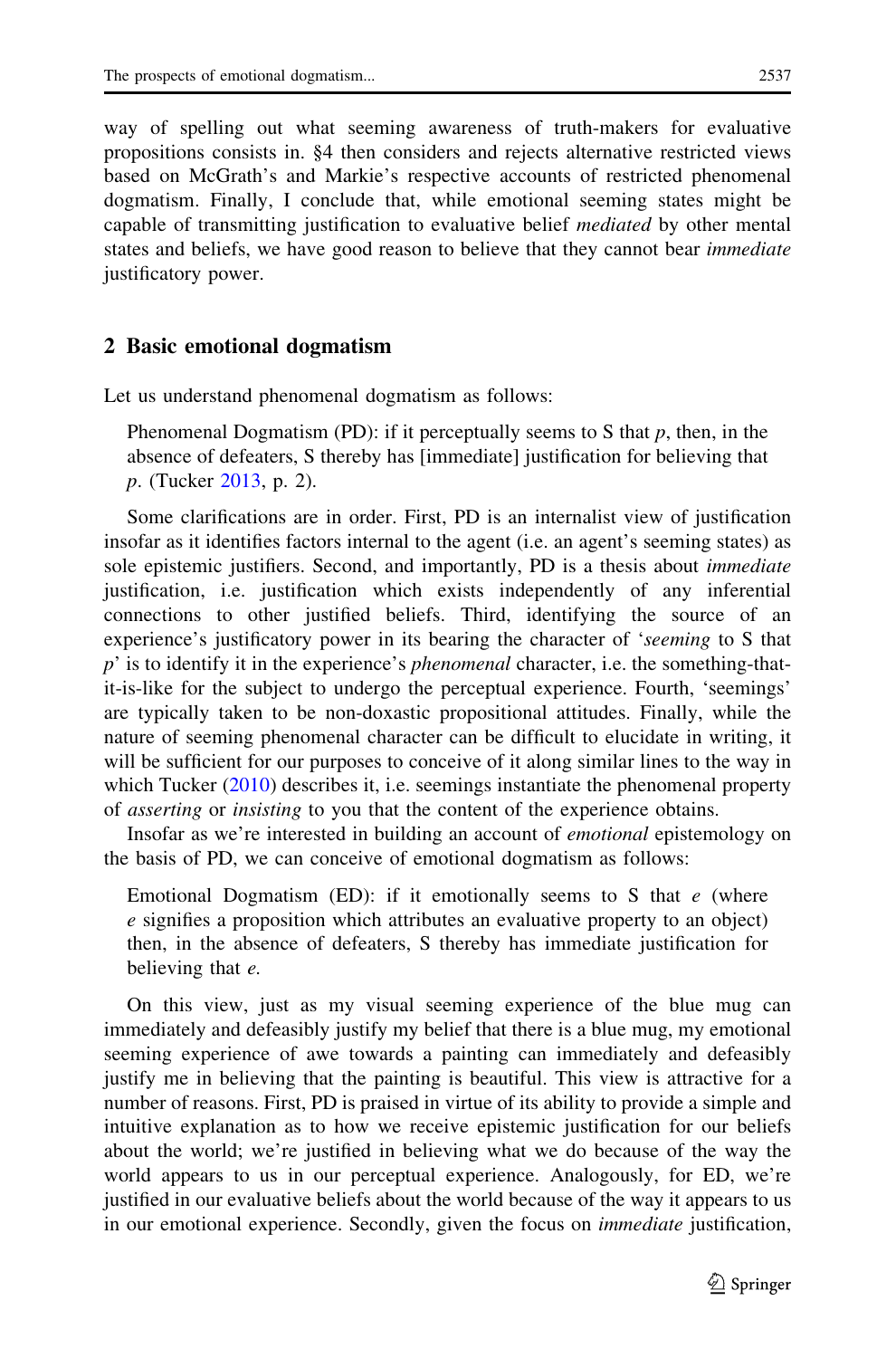PD provides an antidote to pernicious sceptical worries pertaining to the justificatory status of our everyday beliefs about the sensible world. Epistemic justification comes at a low price for PD in virtue of all that's required is that our perceptual experiences bear the right sort of 'seeming' character; the justification need not be mediated via relations to other justified beliefs. Insofar as ED is built on the foundations of PD, it can provide an analogous remedy for sceptical worries pertaining to the justificatory status of our everyday evaluative beliefs. Finally, given the importance of justification for the acquisition of further epistemic goods, dogmatist views can provide a substantive epistemic yield which extends beyond justified belief and plausibly into the domain of both perceptual and evaluative knowledge and understanding.

### 2.1 Objection: an over-generalisation problem

However, a worry with identifying an experience's justificatory power in its bearing unqualified seeming phenomenal character is that the theory lacks the ability to exclude epistemically problematic cases. A popular way of presenting this challenge is in terms of the following example from Markie ([2005\)](#page-20-0):

Suppose that we are prospecting for gold. You have learned to identify a gold nugget on sight but I have no such knowledge. As the water washes out of my pan, we both look at a pebble, which is in fact a gold nugget. My desire to discover gold makes it seem to me as if the pebble is gold; your learned identification skills make it seem that way to you. According to [PD], the belief that it is gold has prima facie justification for both of us. (p. 356–357).

This problem constitutes a serious threat for PD. The possibility of states like desires manipulating the content of seemings, and thereby having an influence over which of our beliefs enjoy immediate justification, is worrisome for any theory which attributes such epistemic significance to these seemings. Indeed, consider an emotional case. To borrow an example from Brady ([2013,](#page-19-0) p. 87), suppose that I'm on the hiring committee for a job, and upon interviewing a particular candidate, I find myself experiencing a negative emotion that makes it seem to me that this candidate is duplicitous or untrustworthy. It would be implausible to claim that this emotion *alone* is capable of immediately justifying my belief that the candidate is duplicitous on the basis of its bearing seeming phenomenal character. However, insofar as ED only identifies unqualified emotional seemings as justificationconferring states, it lacks the theoretical resources to exclude cases like this. It cannot be true that it's only in virtue of an experience bearing this 'seeming' character that it is capable of justifying the relevant beliefs, or else we would have to concede that the gold prospector's wishfully-produced perceptual belief that the pebble is gold is afforded the same justifying role as the skill-produced belief of the mineral expert, or that the suspicious interviewer's belief is justified on the basis of their rogue emotional experience.

The staunch dogmatist might resist this objection, however. In response to overgeneralisation cases, proponents of these views may bite the bullet and allow that, in virtue of their bearing the right kind of seeming character, experiences like these are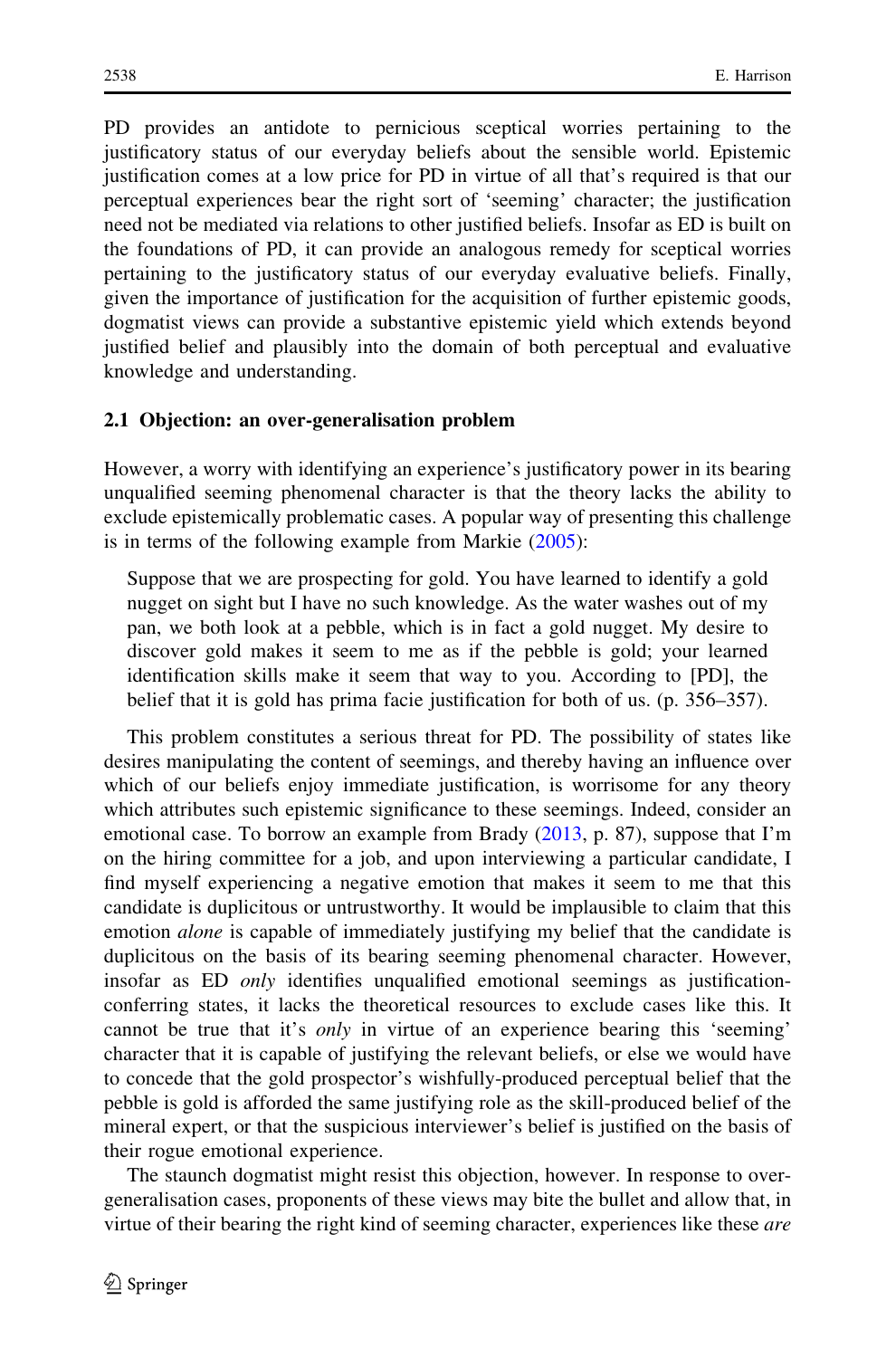capable of immediately and defeasibly justifying belief. That is, the dogmatist might be perfectly happy to concede that their theory generalises to experiences like those of Markie's gold-prospector or the suspicious interviewer, but deny that this is particularly problematic. It may be counterintuitive to those who aren't naturally inclined to internalist views, but this isn't a decisive objection insofar as these views can plausibly diagnose the intuitive oddness of these cases in other ways, e.g. by pointing to the fact that it is only *defeasible* and not ultima facie justification conferred by these experiences, and that our intuitions aren't sufficiently finegrained to track the difference between the two, and to the fact that this justification is easily and often defeated, and so forth. Thus, dogmatism appears to have a relatively straightforward escape clause such that it can disarm worries concerning the apparent profligacy of the account.

This form of bullet-biting strikes me as implausible. To illustrate why, consider a weak-willed agent who finds themselves living within a community of racists, all of whom harbour xenophobic beliefs towards those from a different ethnicity to themselves. Out of a strong desire to fit in with this group, the agent actively engages with these xenophobic beliefs. She listens to racist propaganda, attends community events celebrating the exploits of racist historical figures, and so forth. Over time, she comes to adopt these beliefs herself, such that she forms a network of biases towards particular ethnic groups. As such, upon encountering any person that belongs to such a group, she habitually has the seeming that this person is acting suspiciously.

Plausibly, these xenophobic seemings are attributable to the agent herself and, specifically, to her desire to integrate into her community. She *created* and is responsible for the formation of those seemings. Dogmatists, in virtue of their commitment to the claim that it is defeasible and not ultima facie justification conferred by experience, can explain why the agent's xenophobic seemings do not justify her in believing that the person from a particular ethnic group is acting suspiciously only if she has an awareness of her experience's etiology. That is, for dogmatists, the justification conferred by the xenophobic seemings is *defeated* by her awareness of the fact that the seemings are ultimately attributable to her desires.<sup>2</sup> However, it *also* seems plausible that, as time passes and she successfully integrates into the community, she comes to forget that her desire to fit in was the source of these xenophobic seemings. Her racist beliefs become such an entrenched part of her cognitive architecture that she no longer questions them nor their origin.<sup>3</sup> Dogmatism then generates the strange result that the agent is *not* experientially

 $2$  See Huemer (2013) for the argument that an experience's problematic etiology is epistemically relevant to the justificatory status of the belief only when the subject has an awareness of that etiology.

 $3$  One might object that a case like this, i.e. a case in which an agent has no defeaters for the content of her xenophobic seemings, is unrealistic, given the many reasons that racist individuals typically have for doubting the accuracy of their xenophobic responses. In response, let me clarify that I don't intend for this counterexample to be representative of many real life cases, nor does it need to be in order for it to be successful. All that needs to obtain in order for the point to go through is that it meets the conditions for ED, and, yet, it seems counterintuitive to bestow justificatory power to the xenophobic seemings. For what it's worth, however, it's not obvious to me that this case is particularly contrived or beyond the realm of possibility.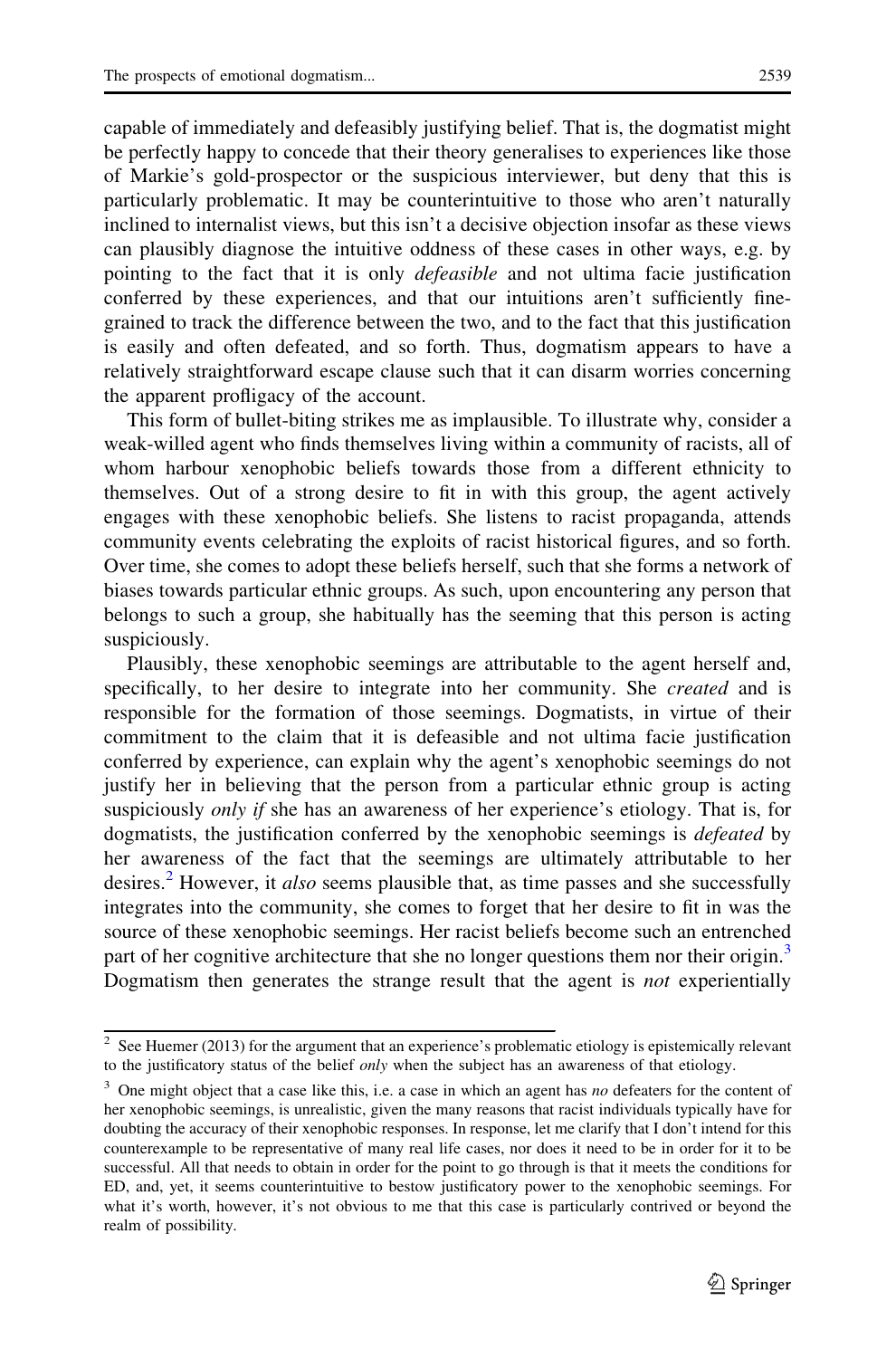justified in her belief that the person is behaving suspiciously at a time  $t<sup>1</sup>$  where she is aware that her desire is the origin of the xenophobic seemings, but she is justified on the basis of those seemings at a time  $t^2$  where she has forgotten that this is the case. This strikes me as counterintuitive. It's odd to suggest that forgetting something can enhance the positive epistemic status of a belief, especially when that belief is causally traceable and attributable to an agent's epistemically dubious desire.<sup>4</sup> Dogmatists seem to be getting the wrong result here.

Now, there are two ways in which the defender of ED might respond. First, the dogmatist may argue that, while there is something intuitively problematic about this case, it's not obvious that the problem pertains to the presence of epistemic justification. That is, one might contend that what our intuitions in this case are actually tracking is the agent's moral blameworthiness, or zetetic failings pertaining to her process of poor epistemic inquiry.<sup>5</sup> If these failings are the source of our intuition that there is something amiss with this case, then the emotional dogmatist is let off the hook insofar as there's not actually anything problematic about bestowing her emotional seemings with justificatory power at  $t^2$ .

I take it that the best strategy for establishing that there is an epistemic failing here (and, specifically, one pertinent to the presence of justification) is to consider an analogous case in which there are no obvious moral or zetetic failings which plausibly hijack the intuition that there's something amiss with bestowing justificatory power to the emotional seemings. If we neutralise these nonjustificatory failings and there's still something problematic about the epistemic result, then we have good reason to believe that this case *does* constitute an overgeneralisation worry for ED. On that note, consider the following. Suppose that, through a powerful desire to be liked by everybody, I come to believe that a person has strong affection for me whenever they remember my name. Consequently, I habitually experience the emotional seeming of joy whenever anybody refers to me by name; it emotionally seems to me that this referral is a very good thing for me. At a time  $t<sup>1</sup>$ , when I am aware of these seemings' causal origin in my wishful thinking, they don't justify my evaluative belief that this event is good for me. At a later time  $t^2$ , when I have forgotten the etiology of these seemings, they do justify my evaluative belief.

Now, this case shares the same general structure as the original overgeneralisation case for ED. Plausibly, however, there's no obvious moral failing in this case. Moreover, it strikes me as unlikely that the issue at play is a zetetic worry pertaining to my poor process of epistemic inquiry given that I'm plausibly not conducting an inquiry when I have the emotional seeming of joy after somebody refers to me by name. According to Friedman ([2019\)](#page-20-0), a necessary condition for a subject to count as an inquirer, and to thereby have their process of inquiry subject to zetetic norms of assessment, is that they possess an ''interrogative attitude'' (p. 299) towards the question at hand, i.e. they're curious or contemplative as to what

<sup>&</sup>lt;sup>4</sup> Note that many seem to share similar intuitions about cases like this. See, for example, Huemer [\(1999](#page-20-0), p. 349) and Annis [\(1980](#page-19-0), p. 326).

<sup>&</sup>lt;sup>5</sup> Thanks to an anonymous reviewer for raising this response.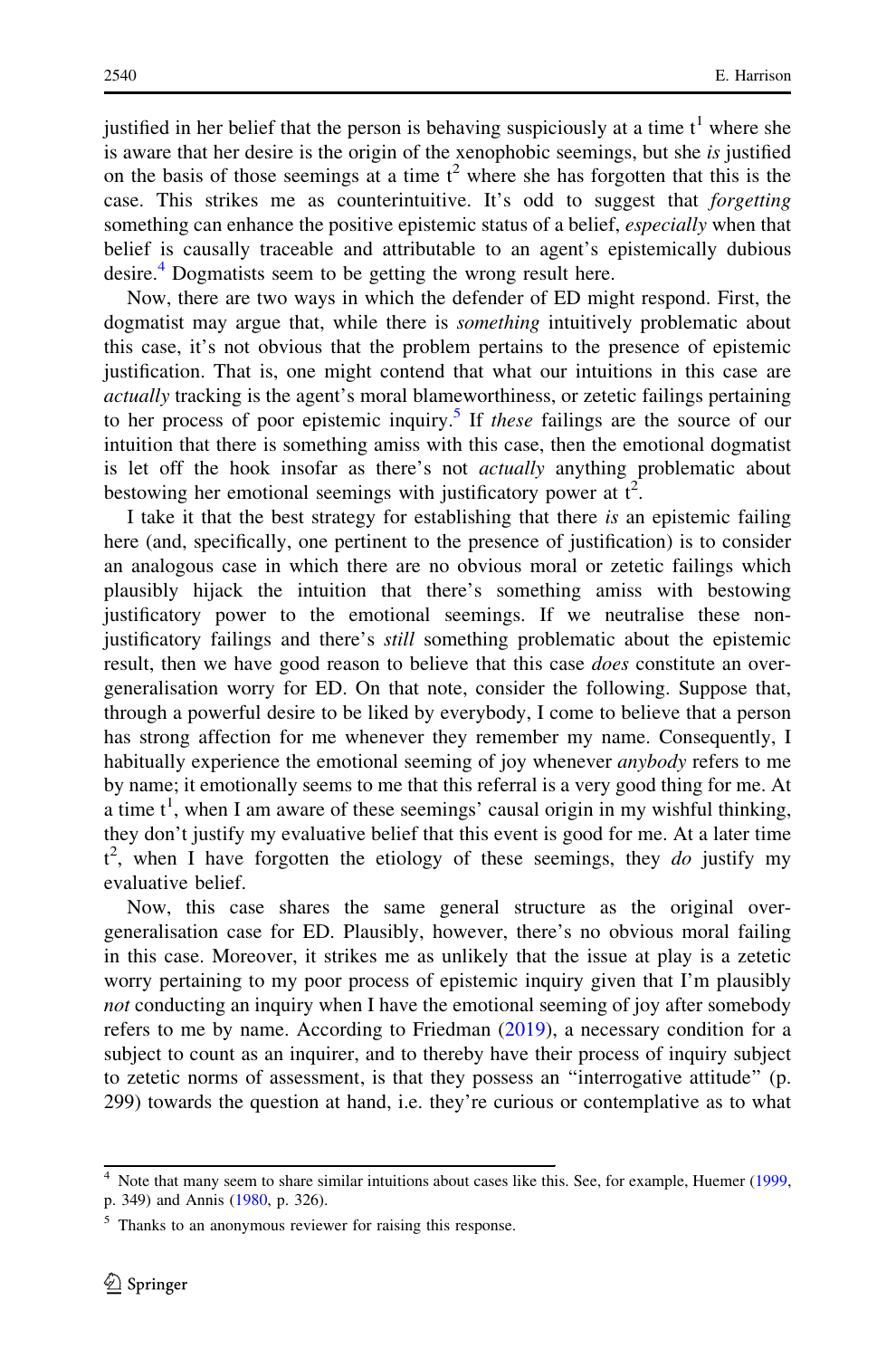the answer is. In this case, it's not obvious that I have the goal-directed activity of pursuing an answer to the question as to what any given individual's attitude is towards me; I just have the psychologically immediate experience of joy whenever a person refers to me by name, given my beliefs about what that referral means and my powerful desire to be liked. So, if a subject isn't morally or zetetically blameworthy in a case like this, but there still seems to be something counterintuive about allowing their evaluative belief to be justified by their emotional seemings, then this seems best explained in terms of the subject's specific epistemic failing, such that bestowing their emotional seemings with justificatory power constitutes an over-generalisation problem for ED.

A second argument that the dogmatist might make in response to the overgeneralisation case specifically concerns the worry that, for ED, forgetting key defeating evidence can improve the epistemic status of one's evaluative belief. To dispel this counterintuitive result, the dogmatist might appropriate argumentative resources from discussions of forgotten evidence and defeat in the epistemology of memory literature. One particularly relevant discussion concerns Huemer's [\(1999](#page-20-0)) proposal of the following diachronic view of phenomenal conservatism:

A belief is justified full stop if and only if one had an adequate justification for adopting it at some point, and thenceforward one was justified in retaining it. (p. 351).

This view is proposed partially in response to cases of forgotten defeat that are typically levelled against synchronic views of internalist justification. In these cases, a subject forms a belief that  $p$  via epistemically irrational means, such as wishful thinking. At a time  $t^1$ , when the subject is aware of this, her belief that p is unjustified. However, as time passes, the subject forgets the means through which she arrived at p, and retains p in memory at  $t^2$ . The worry is that many synchronic views will deliver the result that p is justified at  $t^2$  given that, at this time, the subject's defeater for  $p$  is lost to memory. Huemer's diachronic phenomenal conservatism attempts to avoid this result by claiming that a belief is overall justified if and only if the subject was once justified in adopting that belief, i.e., the subject's past mental states *matter* for the present justificatory status of one's belief. Given that, in the forgotten defeat case, the subject was never justified in adopting p because of its formation via irrational means, Huemer's view avoids the counterintuitive result. Returning to the case at hand, then, perhaps the emotional dogmatist can argue something similar. That is, assuming a view like Huemer's, perhaps one can argue that the xenophobic subject is not justified in her evaluative belief that the person is acting suspiciously at  $t^2$  because the evaluative belief was not justified at  $t^1$ , given her then-awareness of her emotional seemings' etiology.

Here's the problem with this response. Even if diachronic views of this sort turn out to be plausible,<sup>6</sup> reasoning drawn from these discussions in the epistemology of memory cannot get a foothold on this over-generalisation case for ED given that, here, nothing is being retained in memory. Recall that, in the forgotten defeat cases

 $6$  See Moon [\(2012](#page-20-0)) and Smithies ([2019\)](#page-20-0) for arguments against diachronic moves of this type.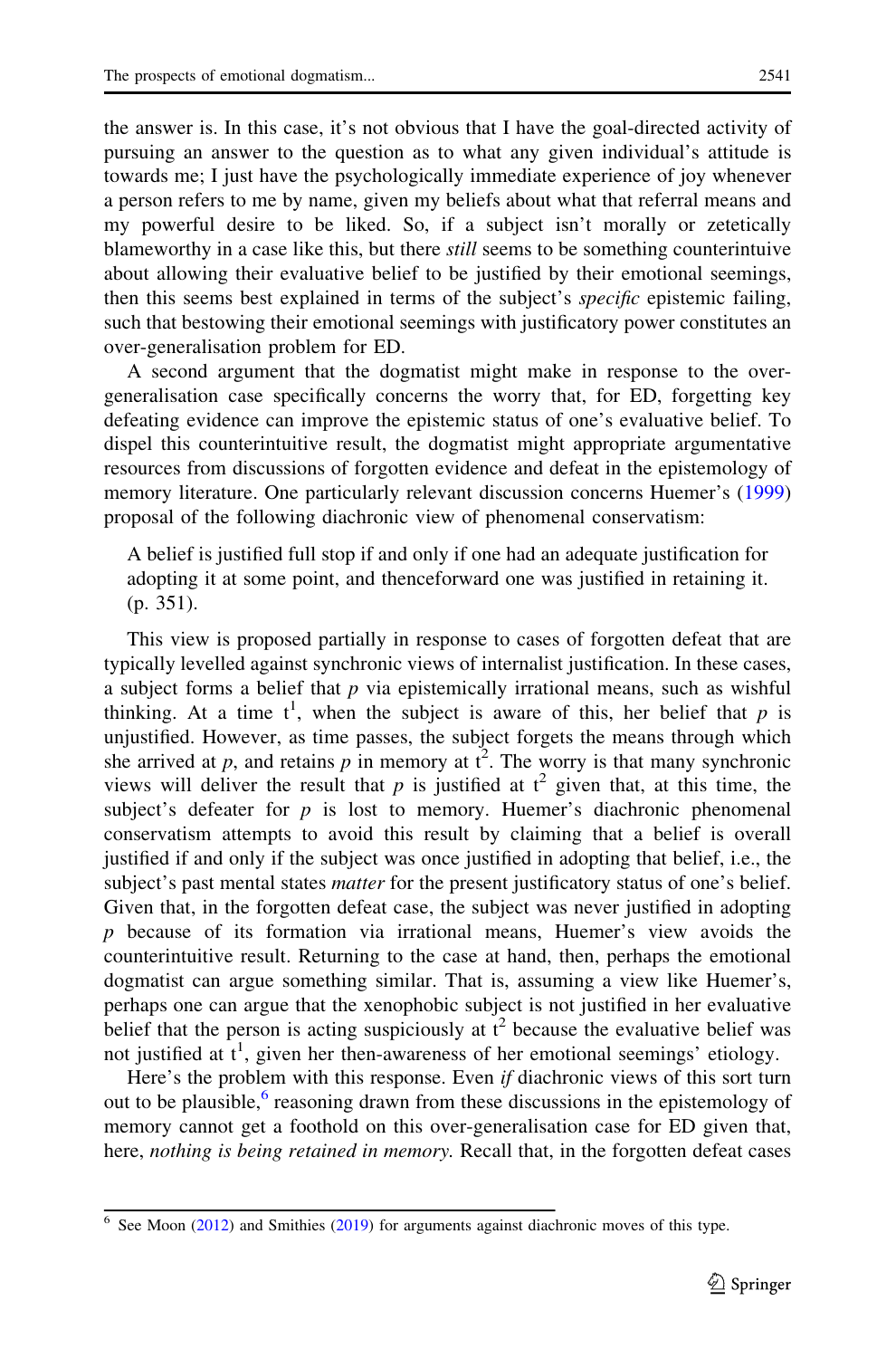pertinent to diachronic views like Huemer's, the subject forgets the defeating evidence but *retains* the belief that  $p$  via memory. The problem is that, in ED's overgeneralisation case, the subject does not memorially retain the same belief that the person is acting suspiciously from  $t^1$  to  $t^2$ . Rather, at  $t^2$ , the subject has *another* emotional seeming experience which causes the belief which, crucially, is distinct from the belief formed at  $t^1$ . Because memory is playing no role here, plugging in a view like Huemer's will not be sufficient to dispel the counterintuive result delivered by ED, nor can it absolve the dogmatist of the over-generalisation charge.

So, in summary, if identifying unqualified seemings as justifiers results in an overly permissive account of justification, and if endorsing such an account results in counterintuitive implications, then PD and ED are not plausible accounts of immediate experiential justification.

## 3 Restricted emotional dogmatism

A natural response for the dogmatist to make here is to tighten and finetune their account so as to exclude the over-generalisation cases presented above. One notable example of such a view is proposed by Chudnoff. On Chudnoff's view, it's not sufficient for a perceptual experience to make it *seem* to you that  $p$  in order for it to justify your belief that  $p$ . Rather, the experience must instantiate the property of having *presentational phenomenology* with respect to p. Chudnoff ([2013](#page-19-0)) sets out the notion of presentational phenomenology as follows:

What it is for an experience of yours to have presentational phenomenology with respect to p is for it to both make it seem to you that p and make it seem to you as if this experience makes you aware of a truth-maker for p (p. 37).

Crucially, what distinguishes Chudnoff's view from basic PD is the addition of the truth-maker condition. On this account, if my visual experience of the mug on the desk immediately and defeasibly justifies my belief that there is a mug on the desk, it does so in virtue of having presentational phenomenology with respect to that proposition, i.e. it both makes it seem to me that there is a mug on the desk *and* makes it seem as if I'm visually aware of an item in my perceptible surroundings that makes that proposition true. Thus, we get the following restricted phenomenal dogmatist view:

Presentationalism: S's perceptual experience is capable of immediately and defeasibly justifying her belief that  $p$  if and only if the experience both makes it seem to S that  $p$  and makes it seem as if S is perceptually aware of a truthmaker for *p*.

There are good reasons to endorse presentationalism. One of the central motivations for the view is that the notion of presentational phenomenology chimes well with various characterisations of the epistemically significant phenomenal character of visual experience offered by phenomenal dogmatists in the literature,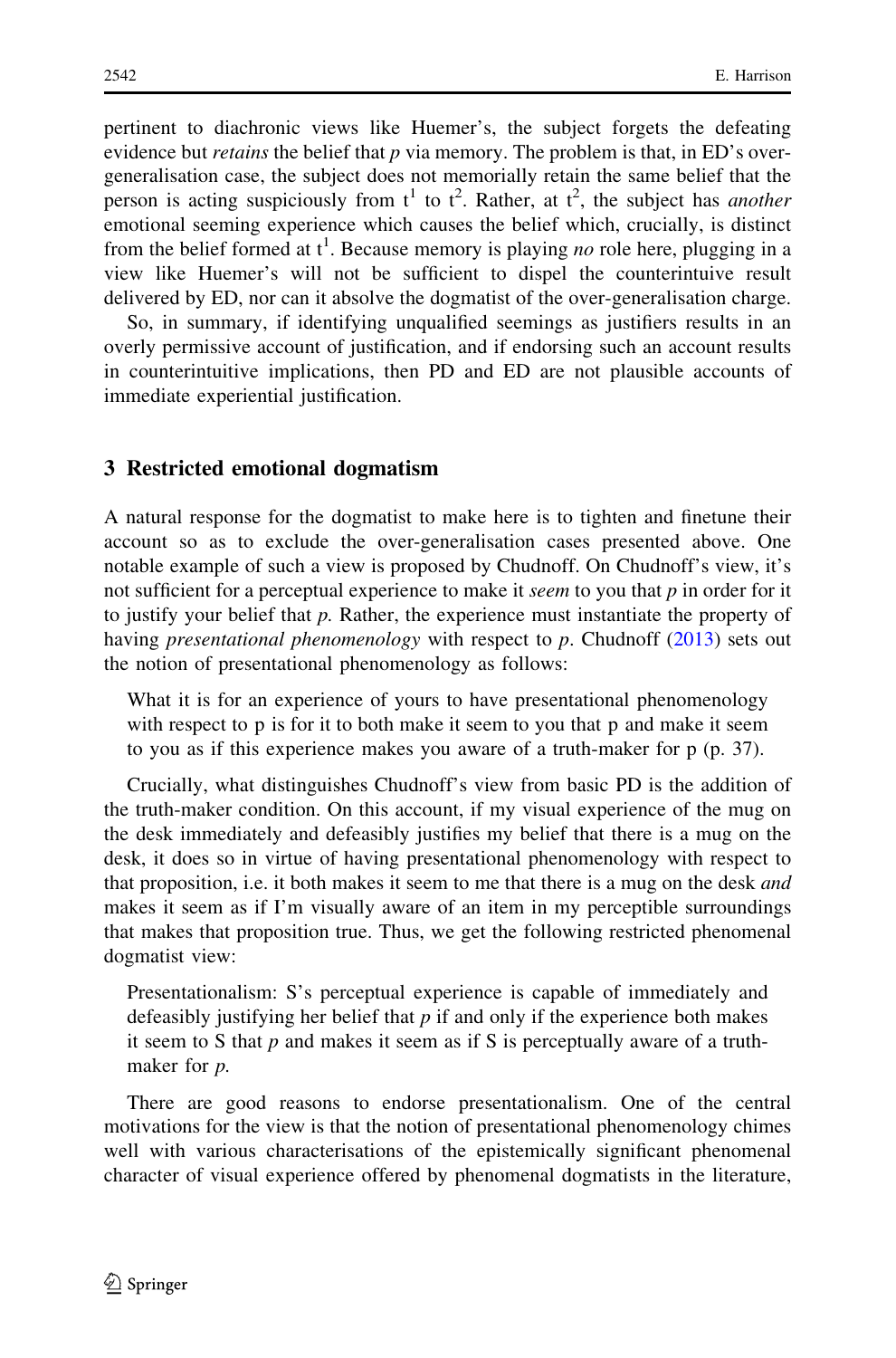while providing a more robust diagnosis of this character.<sup>7</sup> Moreover, the presence

of the truth-maker condition makes Chudnoff's account better able to deflect overgeneralisation cases, e.g. if presentationalism is true, then Markie's wishful prospector cannot be justified in their seeming-based belief that the pebble is gold because what makes that proposition true, i.e. the chemical composition of the pebble, is not something that can figure into visual seeming awareness. Therefore, because the visual experience does not make it seem as if the prospector is perceptually aware of a truth-maker for the relevant proposition, it cannot lend justification to the relevant belief.

Now, in light of this development, let's return to the emotions. We can transpose the theoretical machinery of presentational phenomenology over to the case of emotional experience in order to construct the following restricted account of emotional dogmatism:

Restricted Emotional Dogmatism (RED): S's emotional experience is capable of immediately and defeasibly justifying her evaluative belief  $e$  if and only if the experience both makes it seem to her that  $e$ , and makes it seem as if she is emotionally aware of a truth-maker for e.

One interesting thing to note here is that RED, insofar as it places epistemic significance on the emotional experience making it seem to you as if you're aware of a truth-maker for an evaluative proposition, fits nicely with the comments provided by Goldie, Tappolet, and Johnston in §1. Recall that in their respective descriptions of the epistemic power of emotions, Goldie described emotional feelings as capable of ''revealing things about the world'', while Tappolet suggested that emotional experiences ''allow us to be aware of certain features of the world''. The suggestion here that emotional experiences provide us with some sort of unique awareness about things *out there* in the world seems to closely match RED's requirement of emotional experiences making it seem as if we're aware of truthmakers for evaluative propositions, i.e. things *out there* that make evaluative propositions true. Indeed, Johnston explicitly uses the language of truth-makers insofar as he claims that ''affect discloses evaluative truth-makers'' (2001, p. 206), and that this (at least partially) explains what he terms the ''epistemic authority'' (p. 205) of affective experiences. By including the truth-maker condition, then, RED coheres with views about the epistemic import of emotional phenomenology in the surrounding literature, inherits the general advantages of the basic ED account *and* receives support from a more theoretically robust epistemological framework which avoids the pitfalls of basic dogmatism.

However, RED also faces significant challenges. Before presenting my own critique, let us first address a challenge levelled against RED by Brogaard and Chudnoff [\(2016](#page-19-0)). In their analysis, RED is rejected on the grounds that it builds phenomenologically unrealistic contents into the scope of emotional seeming awareness. For Brogaard and Chudnoff, emotional experience *cannot* bring seeming awareness of truth-makers for evaluative propositions because evaluative properties

 $7$  See Chudnoff ([2012,](#page-19-0) p. 56) for further detail.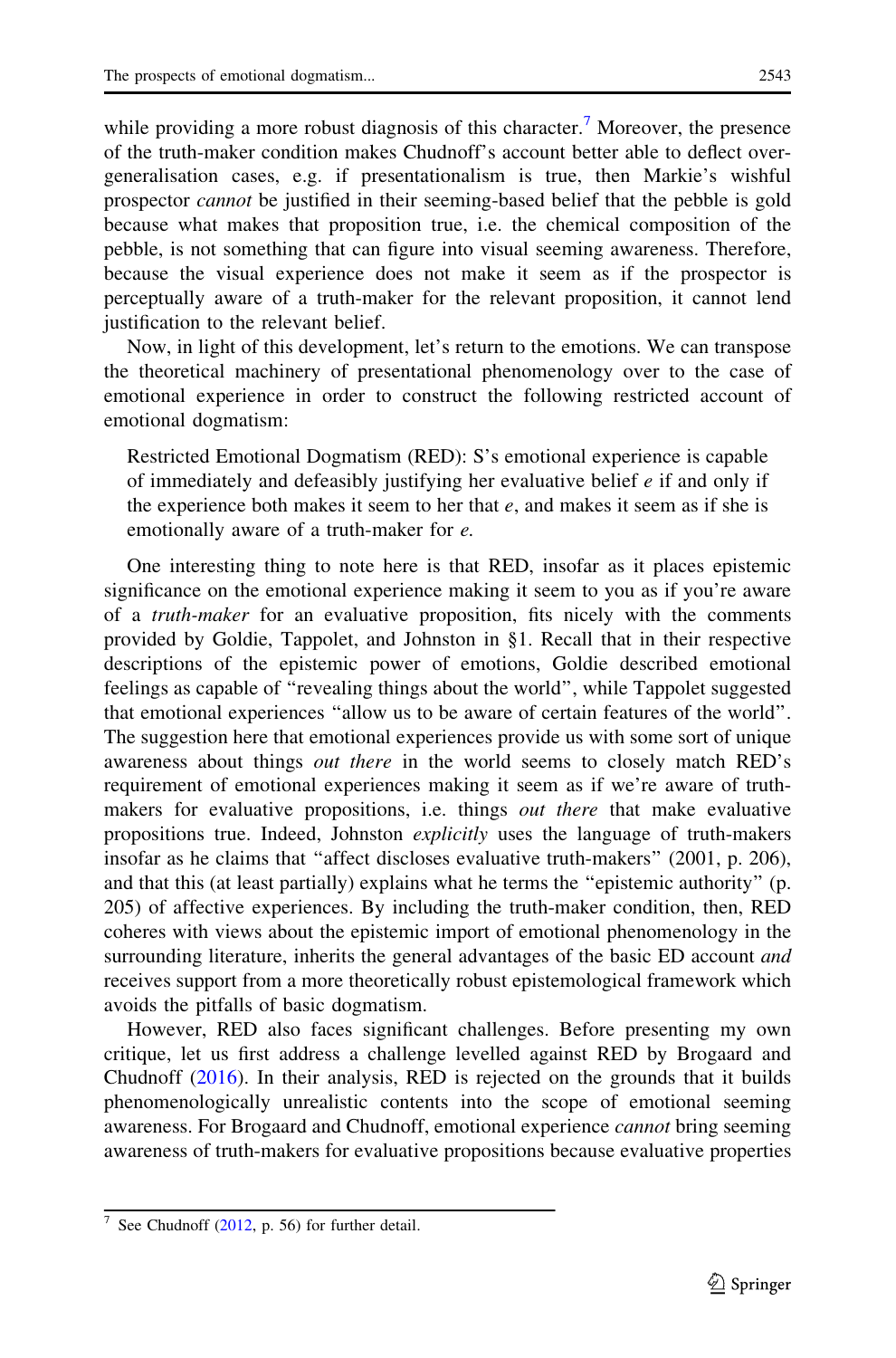are not suitable objects of emotional awareness. Crucially, this is because evaluative properties bear a normative dimension; they merit certain emotional responses. For an emotional experience to make it seem as if I'm aware of an evaluative property instantiated by an object, that emotional experience would have to reflexively present *itself* as being epistemically merited by the object. This, for Brogaard and Chudnoff, cannot be true. Whether an object merits that particular emotional response is not something I can be aware of via my own emotional phenomenology.

I will not pursue this criticism against RED. Instead, I will propose a different challenge which focuses not on RED's putative commitment to controversial phenomenological assertions, but on its commitment to controversial epistemological results. My reason for this is twofold. First, note that whether one finds Brogaard and Chudnoff's challenge compelling relies on their having the intuition that emotional experience cannot bear a very specific kind of self-reflexive phenomenology. This doesn't strike me as a commonly held intuition. There are those in the literature who, at the very least, are amenable to the suggestion that emotions can be experienced as being epistemically merited with respect to their objects, and some even propose accounts of emotional phenomenology in which this is explicitly the case. $8$  Second, and relatedly, it seems at least prima facie plausible that our intuitions have significantly more reliability and argumentative traction within the domain of epistemological theorising, given the frequency with which counterexamples are cited as compelling objections to epistemological views. Our intuitions when it comes to specific introspective phenomenological claims, on the other hand, are plausibly less widely-shared, less reliable, and less dialectically compelling. For these reasons, §3.1 will solely pursue the forthcoming epistemological challenge against RED.

## 3.1 Objection: the dilemma of evaluative truth-makers

Here, I argue that RED's inclusion of the truth-maker condition spells serious trouble for the view. Specifically, RED faces a dilemma in what seeming awareness of truth-makers for evaluative propositions consists in. Take an experience of fear towards an approaching snake. In order for that experience of fear to justify the evaluative belief that the snake is fearsome, the experience must both make it seem to you that the snake is fearsome *and* make it seem as if you're emotionally aware of a truth-maker for that evaluative proposition. But what is the truth-maker for this proposition? RED, as expressed thus far, is silent as to whether the truth-maker consists in the evaluative property of fearsomeness itself, or whether it consists in the non-evaluative properties instantiated by the snake that give rise to the evaluative property of fearsomeness, i.e. the sharp fangs, the aggressive movements, and so forth. Call these 'the evaluative property reading' and 'the non-evaluative property reading' of the truth-maker condition respectively. The problem is that neither of these options looks promising for RED.

<sup>&</sup>lt;sup>8</sup> See Mitchell [\(2017\)](#page-20-0) and Poellner [\(2016](#page-20-0)) for explicit endorsements of the idea that emotions are capable of bearing this self-reflexive phenomenal character.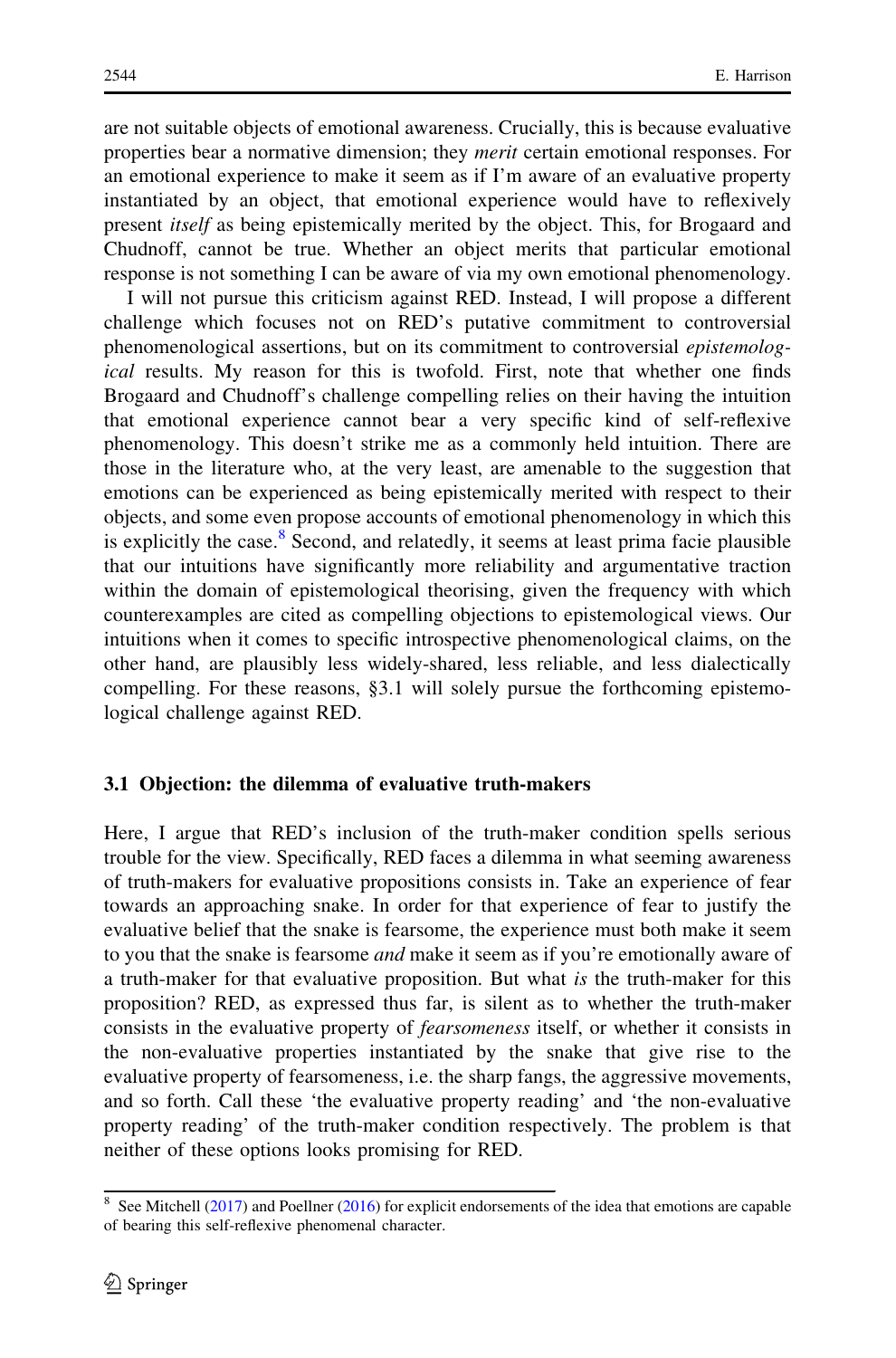Let's begin with the evaluative property reading, which can be spelled out as follows:

RED<sup>EP</sup>: S's emotional experience is capable of immediately and defeasibly justifying her evaluative belief  $e$  if and only if the experience both makes it seem to her that e and makes it seem as if she's emotionally aware of the evaluative property putatively instantiated by the object.

Immediately, a problem arises here. Namely, while the inclusion of the truthmaker condition seems to suitably restrict dogmatism in the perceptual case, it's not at all clear that this reading of the truth-maker condition restricts RED at all. Reconsider Brady's suspicious interviewer. The worry is that RED<sup>EP</sup> can't exclude the interviewer's emotional experience of suspicion because their experience satisfies both the seeming condition and the truth-maker condition. That is, insofar as the emotional experience already makes it seem to the interviewer that the candidate is duplicitous (and they're not aware of any reason to distrust this seeming), then plausibly their experience of suspicion *also* makes it seem to them that the candidate instantiates the property of 'duplicitousness'. The evaluative property reading of the truth-maker condition doesn't seem to be adding *any* further requirement to emotional dogmatism, given that any emotional experience which satisfies the seeming condition will *also* satisfy the truth-maker condition. What else could it mean for an emotional experience to make it seem to you that the candidate is duplicitous, other than making it seem as if you're aware of the evaluative property of 'duplicitousness' putatively instantiated by the candidate? Naturally, then, RED<sup>EP</sup> will continue to over-generalise to problematic cases precisely because, in practice, it's no different to ED.

At this point, the defender of RED<sup>EP</sup> may argue that the case is under-described. In response to this over-generalisation worry, they might attempt to re-describe the case in order to motivate the plausibility of conceding justification to the interviewer. They may suggest, for instance, that the interviewer's emotional experience of suspicion makes it seem as if they're emotionally aware of the duplicitousness instantiated by the candidate *because* the interviewer is picking up on subtle duplicitous-making features of the candidate, i.e. that their emotional seeming awareness of duplicitousness is caused by their perception of certain mannerisms and micro-behaviours indicative of duplicitousness, such as avoiding the gaze of the interview panel, excessive talking, smirking, etc. Thus, the defender of RED<sup>EP</sup> might argue that the emotional experience makes it seem as if they're emotionally aware of the property 'duplicitousness' instantiated by the candidate because they're aware of the relevant pattern of non-evaluative properties. If this is the case, then conceding justification on the basis of these emotional seemings doesn't seem problematic.

The problem with this response is that RED<sup>EP</sup> lacks the ability to distinguish between a case like this, i.e. a case in which the emotional seeming awareness of duplicitousness is caused by a seeming awareness of a pattern of duplicitous-making features of the candidate, and a case in which the emotional seeming awareness of 'duplicitousness' is caused by epistemically dubious cognitive biases (e.g. suppose that the candidate is a woman and the interviewer is unknowingly biased against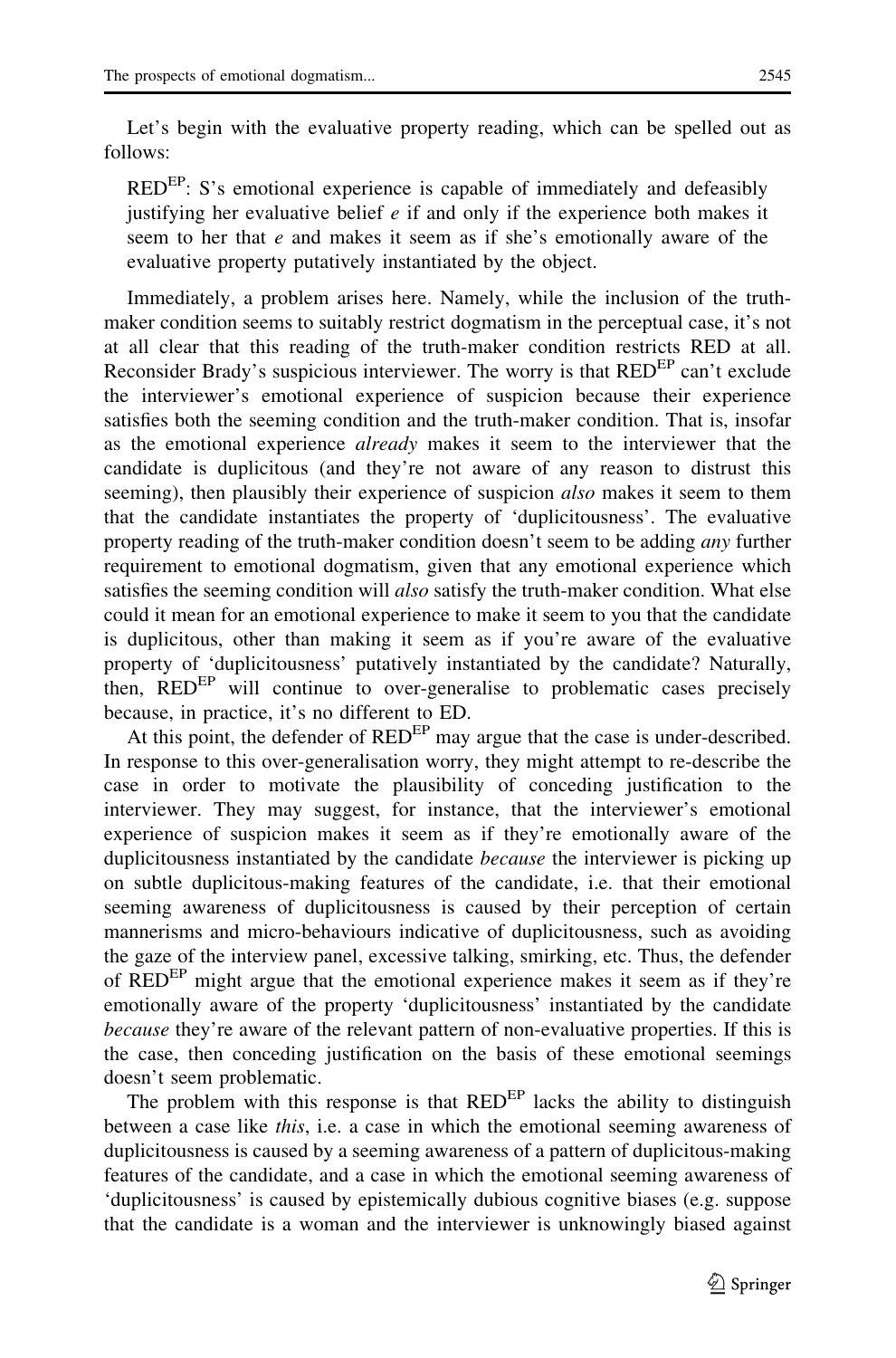women). The worry is that, insofar as the epistemically relevant emotional seemings—i.e. the seeming that the candidate is duplicitous and the seeming awareness of the evaluative property 'duplicitousness' instantiated by the candidate – can be grounded in *either* of these causal explanations,  $RED^{EP}$  doesn't have the tools to differentiate the good and bad cases; both types of emotional seemings (i.e. those produced by epistemically legitimate means and those produced by epistemically illegitimate means) have the same justificatory power. This is a bad result.

So, if the source of RED's continued vulnerability to the over-generalisation problem is conceiving of truth-makers for evaluative propositions as evaluative properties themselves, why not abandon this claim and insist instead that the truthmaker for an evaluative proposition is the relevant set of non-evaluative properties instantiated by the object which would make the proposition true? This is the nonevaluative property reading, and can be spelled out as follows:

RED<sup>NEP</sup>: S's emotional experience is capable of immediately and defeasibly justifying her evaluative belief  $e$  if and only if the experience both makes it seem to her that e and makes it seem as if she's emotionally aware of the set of non-evaluative properties that, if instantiated, would give rise to the relevant evaluative property, and so make e true.

The attraction of this reading is that, unlike RED<sup>EP</sup>, it avoids obvious overgeneralisation cases like the biased interviewer. Recall that, in this case, the interviewer's emotional seeming awareness of the candidate's duplicitousness is caused by their bias against women. This case would not meet the requirements of  $RED<sup>NEP</sup>$  precisely because the interviewer's emotional experience is *not* making it seem as if they're aware of the set of non-evaluative properties that would make the proposition 'the candidate is duplicitous' true. Rather, their experience is being triggered by the combination of their sexist bias and their perception of the candidate's gender. Clearly, mere seeming awareness of the candidate's gender does not amount to seeming awareness of the candidate instantiating particular nonevaluative properties which would make the proposition 'the candidate is duplicitous' true. Thus, RED<sup>NEP</sup> avoids the charge of over-generalisation because it can epistemically differentiate between the good case (i.e. the case in which the interviewer's emotional seemings of duplicitousness are caused by their perception of duplicitous-making non-evaluative features of the candidate), and the bad case (i.e. the case in which the interviewer's emotional seemings of duplicitousness are caused by their perception of the candidate's gender and their bias against women).

The problem, however, is that  $RED<sup>NEP</sup>$  is now too restrictive. If we identify these conjunctions of non-evaluative properties as truth-makers, then very few of our emotional experiences would be capable of bearing justificatory power. It seems that only very basic emotional experiences, like fear of a snake or disgust towards spoiled milk, for example, are reliably capable of bringing the required wideranging emotional seeming awareness of the relevant non-evaluative properties that would make the relevant proposition (e.g. 'the snake is fearsome', or 'the spoiled milk is disgusting') true. Emotional experiences which do not figure into this very basic category often don't bring awareness of the relevant non-evaluative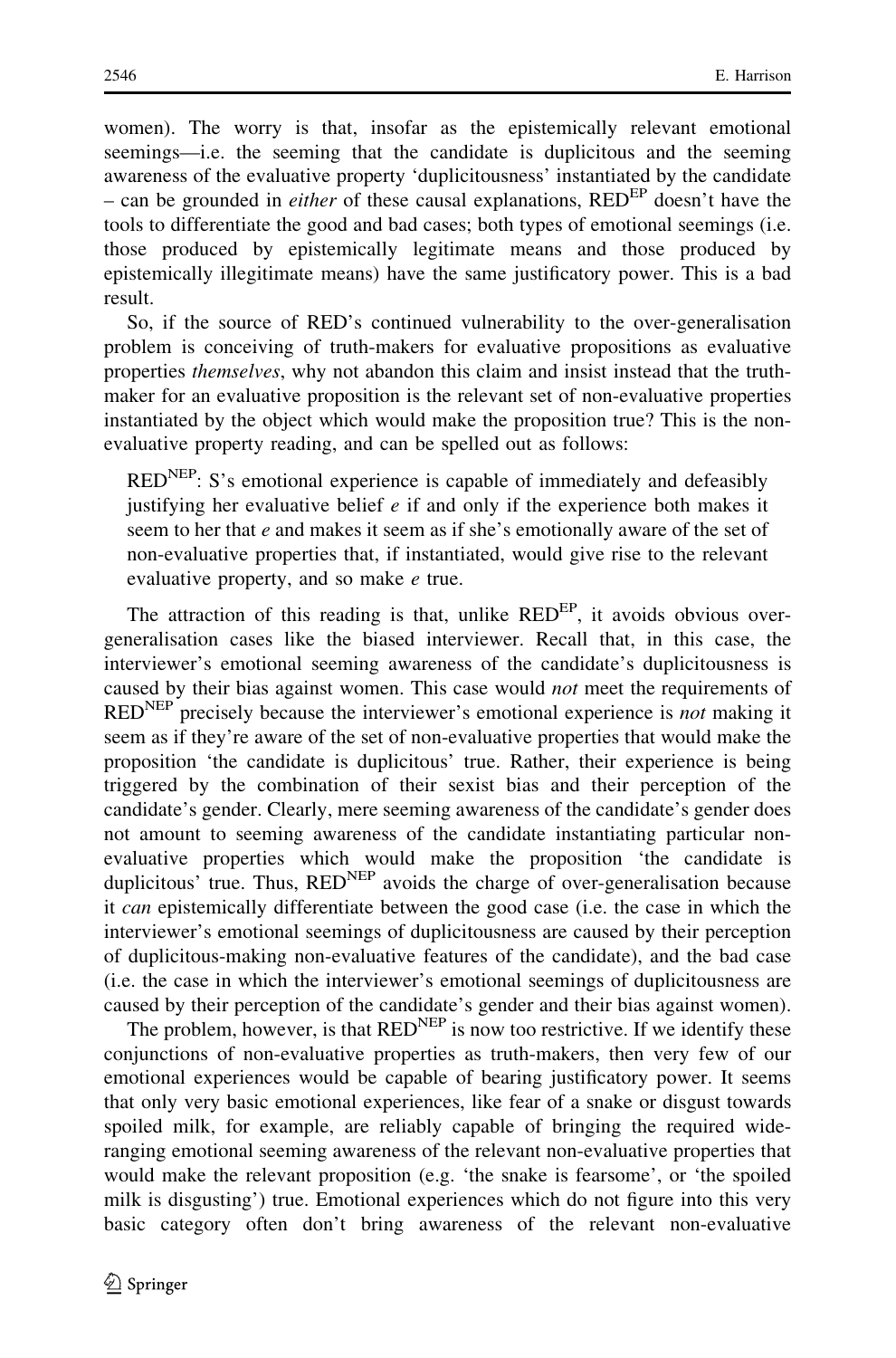properties.<sup>9</sup> Take an emotional experience of awe towards a piece of artwork which does not bring full seeming awareness of the non-evaluative properties which would make the proposition 'that artwork is beautiful' true, or an experience of amusement towards a particular state of affairs which does not bring seeming awareness of the particular amusement-making non-evaluative properties. Despite the absence of such fine-grained seeming awareness, it seems entirely possible that emotional experiences of this sort are capable of providing a positive epistemic contribution to the status of the corresponding evaluative beliefs. Thus, robbing these emotions of immediate justificatory power on the basis of their not fulfilling the strict phenomenological requirements for RED<sup>NEP</sup> strikes me as bad news for the view.

Here, there are two possible responses available to the defender of  $RED<sup>NEP</sup>$ . The first of which is to concede that, understood this way, the view ends up being restrictive but deny that this is problematic. Indeed, the defender of RED<sup>NEP</sup> might stress that the lesson to be learned from the over-generalisation problem is that we should be casting a narrow net around the emotional experiences capable of bearing justificatory power. We want to rule *out* cases in which emotional seemings look like they're not grounded in epistemically legitimate observations of the relevant non-evaluative properties, and the best way of doing this is to impose strict constraints on what counts as emotional seeming awareness of truth-makers. If a consequence of this is that relatively complex emotional experiences which do not bring seeming awareness of the relevant non-evaluative properties end up getting ruled out of the account (insofar as they do not make it seem as if one is emotionally aware of a truth-maker for the relevant evaluative proposition), then so be it. The worry with conceding epistemic austerity here, however, is that one desideratum for a plausible version of a justificatory thesis of emotion is that it can account for how a broad catalogue of our evaluative beliefs can be justified by emotional experiences. If endorsing RED<sup>NEP</sup> means that we can only consider very basic emotional experiences as capable of bearing justificatory ability, then our dogmatist approach to emotional justification is failing to provide a satisfactory picture of the immediate justificatory capacity of emotional experience.

Secondly, the objector might argue that in these scenarios—take the amusement case, for example – my emotional experience is, in fact, making it seem as if I'm aware of the relevant collection of non-evaluative properties which would make the event amusing, I just can't articulate *exactly* what those properties are. One suggestion in support of this might be something like the following. When prompted, i.e. when asked 'what's so funny?', I can gesture vaguely towards the features of the situation that make it amusing, such as the particular comment made, the context in which it was made, and so forth, even if I can't express the amusingmaking minutia. In other words, I'm not at a *complete* loss as to what it is about the situation that makes it amusing, and this is all that's needed for evidence of emotional seeming awareness of the relevant conjunction of non-evaluative

<sup>&</sup>lt;sup>9</sup> Echeverri [\(2019](#page-19-0)) makes a similar point about the limits of awareness when it comes to the nonevaluative properties which constitute or give rise to the evaluative property in question, arguing that there are many *relational* properties which contribute towards an object exemplifying a given evaluative property, most of which we are ''typically'' (p. 550) not aware of.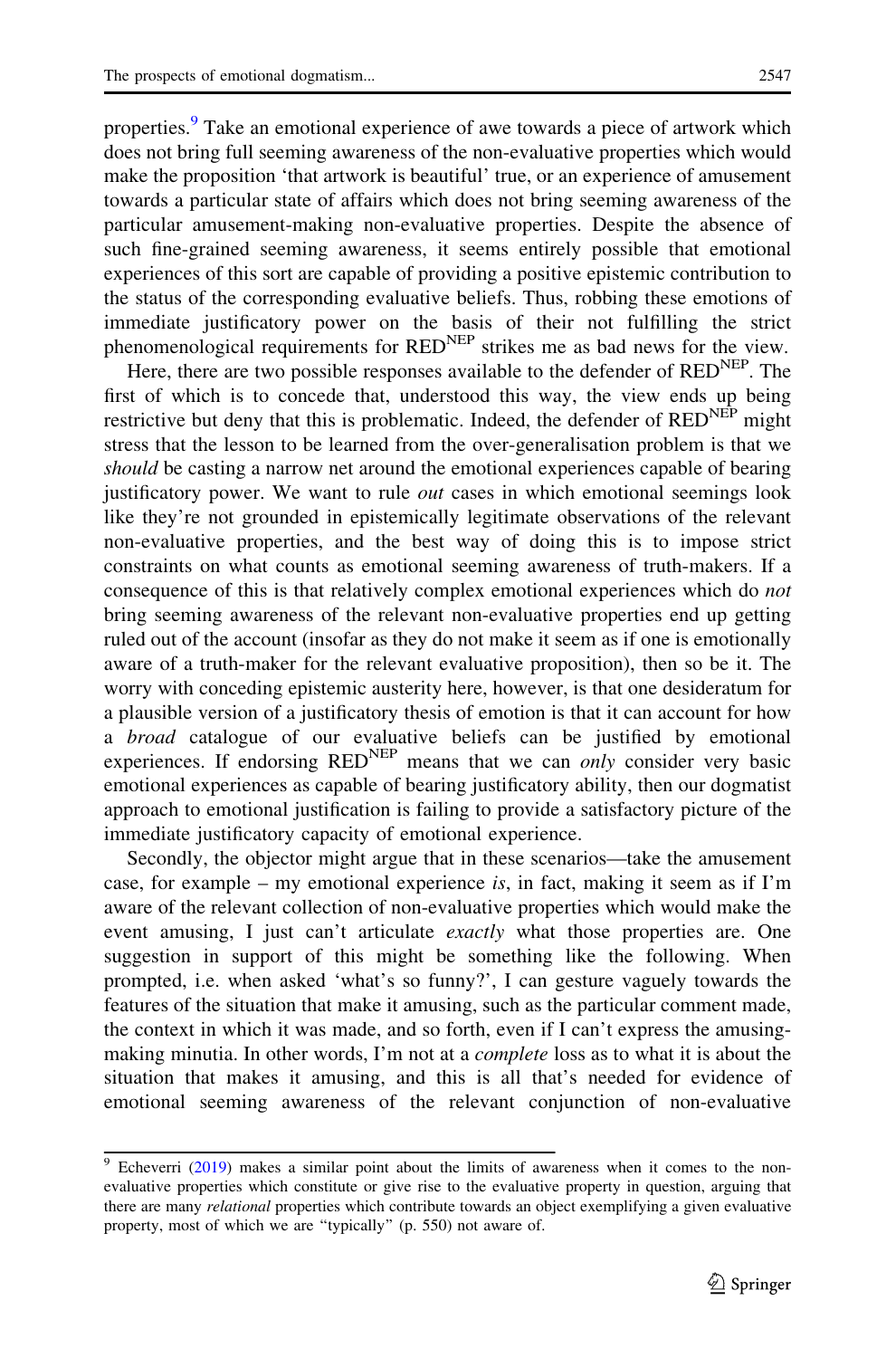properties. Therefore, we can tell some story about having emotional seeming awareness of the relevant truth-maker in these cases, and RED<sup>NEP</sup> doesn't end up being objectionably restrictive with respect to the kinds of emotional experiences is bestows with justificatory power.

The problem with this response is that further ambiguity in what emotional seeming awareness of truth-makers consists in raises difficult questions for RED<sup>NEP</sup>. If all that matters for emotional seeming awareness of truth-makers is that the experience makes the subject capable of *gesturing* towards the non-evaluative features of the object which would make the relevant evaluative proposition true, then it becomes less clear that  $RED<sup>NEP</sup>$  is able to rule out problematic cases. Take the suspicious interviewer whose emotional seemings that the candidate is duplicitous are caused by sexist bias. Plausibly, their emotional experience of suspicion will make them capable of saying *something* about what seems to make the candidate duplicitous (e.g. "there's just *something* about them"), but this still seems insufficient for the interviewer to be justified in their belief that the candidate is duplicitous. Substantively relaxing the notion of awareness in order to let in cases where the emotional experience doesn't make it seem as if one is aware of (i.e. able to identify) all of the relevant non-evaluative properties runs the risk of letting the epistemically illegitimate cases like biased suspicious interviewer in through the back door.

In summary, RED is confronted with a troubling dilemma. Either we identify evaluative properties themselves as the truth-makers for evaluative propositions  $(RED<sup>EP</sup>)$ , in which case the view continues to over-generalise, or we identify the relevant aggregate of non-evaluative properties as truth-makers for evaluative propositions ( $RED<sup>NEP</sup>$ ), in which case the view rules *out* emotional experiences which, plausibly, are capable of immediately justifying the relevant evaluative beliefs. If endorsing RED means that we must commit to either an objectionably profligate account of emotional justification or instead one which is objectionably austere, then RED does not provide a suitable framework for thinking about the immediate justificatory power of emotional experiences.

## 4 Alternative restricted emotional dogmatism

One question the reader might have at this point is whether there exists an alternative instantiation of a restricted emotional dogmatist view. That is, if the addition of the Chudnoff-inspired truth-maker condition fails to make ED plausible, then perhaps we can look elsewhere for an additional condition to crystallise the view. Here, I will consider two alternative versions of restricted emotional dogmatism inspired by restricted phenomenal dogmatist accounts provided by McGrath and Markie, and argue that neither of these views can provide a plausible framework for an emotional dogmatist view.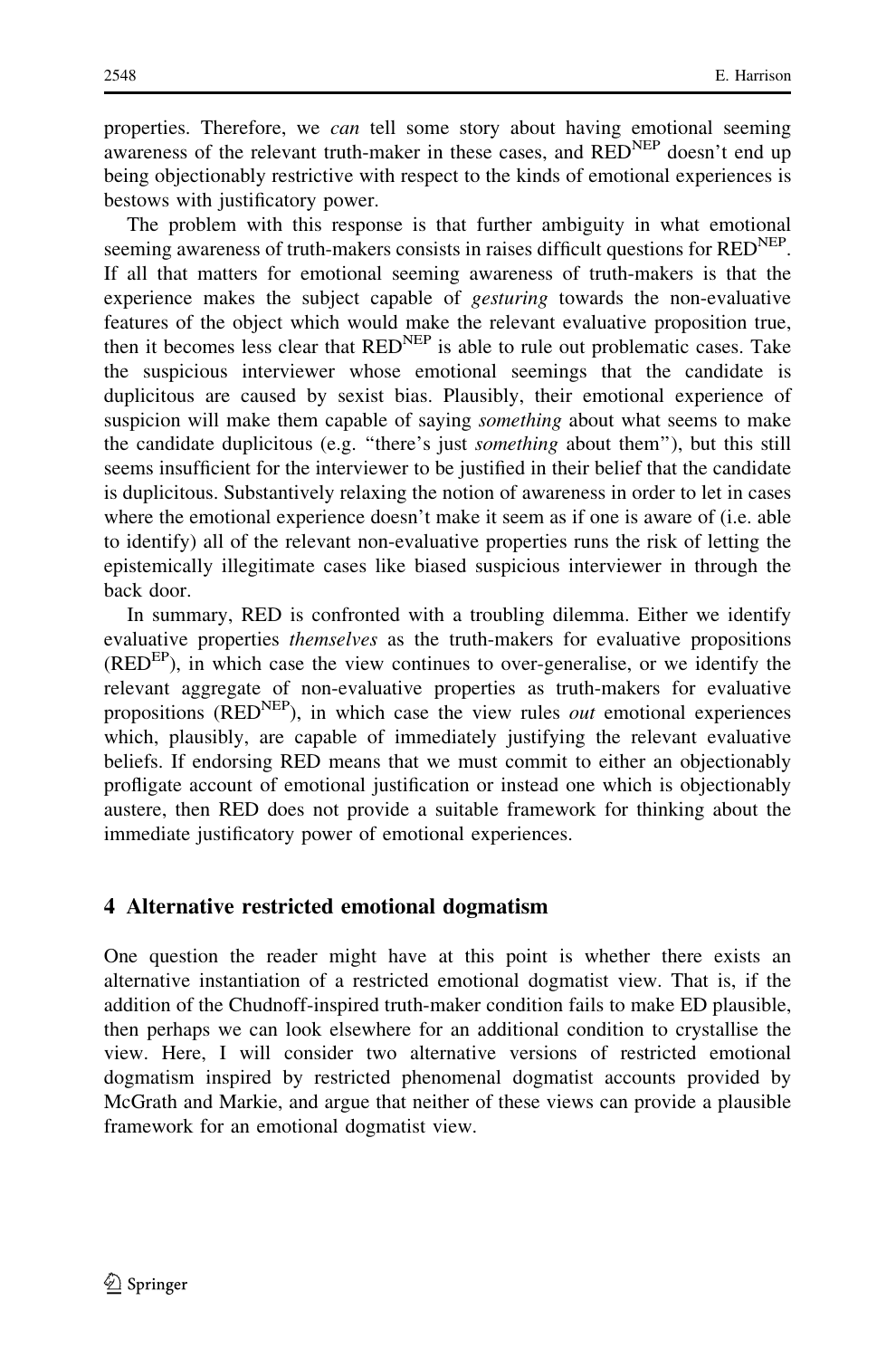### 4.1 Receptive seemings emotional dogmatism

Recall the gold prospector example which began our discussion of the overgeneralisation problem back in §2.1. In this case, the expert prospector's perceptual seeming that the pebble is gold arises from their learned identification skills, while the wishful prospector's perceptual seeming that the pebble is gold arises from their desire to discover gold. The problem for basic PD was that it was unable to account for the intuitive verdict that, while the expert may be justified on the basis of their perceptual seemings, it is implausible that the wishful prospector's seeming has the same justificatory ability.

In light of counterexamples like this, McGrath [\(2013](#page-20-0)) aims to construct a restricted version of phenomenal dogmatism which manages to exclude problematic cases while also striving to retain the initial attractions of basic views. On this note, McGrath suggests that what's going wrong in cases like the wishful prospector is that the perceptual seeming has what he refers to as a ''quasi-inferential'' (p. 228) basis, i.e. the wishful prospector's perceptual seeming that the pebble is gold does not arise directly from perception but instead arises via an inference-like transition or 'jump' from the base perceptual seeming that there is a yellowish pebble. The relationship between the seemings here is 'quasi-inferential' insofar as exchanging the seemings with corresponding beliefs containing the same propositional contents would render the transition as an instance of inference between beliefs. For McGrath, it is only seemings which do *not* have such a quasi-inferential basis—i.e. receptive seemings—which are capable of providing immediate and defeasible justification to the relevant belief. At *best*, seemings with a quasi-inferential basis might be capable of conferring mediate justification to the relevant belief, but *only* if it's an epistemically good quasi-inference, i.e. only if the content of the base seeming adequately supports the content of the quasi-inferred seeming.

Applying this to the example at hand, the wishful prospector has a receptive perceptual seeming that there is a yellowish pebble. On McGrath's account, the prospector would be immediately justified in believing that there is a yellowish pebble on the basis of this seeming. However, the prospector's desire to discover gold intervenes and produces a quasi-inferred perceptual seeming that the pebble is gold. Because this perceptual seeming is quasi-inferred from the base perceptual seeming that there is a yellowish pebble, it is *not* capable of immediately and defeasibly justifying the prospector's belief that the pebble is gold. Moreover, we can see that this quasi-inference taking place is not an epistemically legitimate one. The seeming with the content 'there is a yellowish pebble' does not sufficiently support the content of the quasi-inferred seeming, i.e. 'the pebble is a gold nugget'. Hence, the wishful prospector is in no way justified in their belief that the pebble is gold on the basis of their perceptual seemings.

So, if this looks like a plausible view with respect to perceptual seemings, we can construct an analogous emotional dogmatist view as follows:

Receptive Seemings Emotional Dogmatism (RSED): S's emotional experience is capable of immediately and defeasibly justifying her evaluative belief that an object O instantiates an evaluative property E if and only if (i) the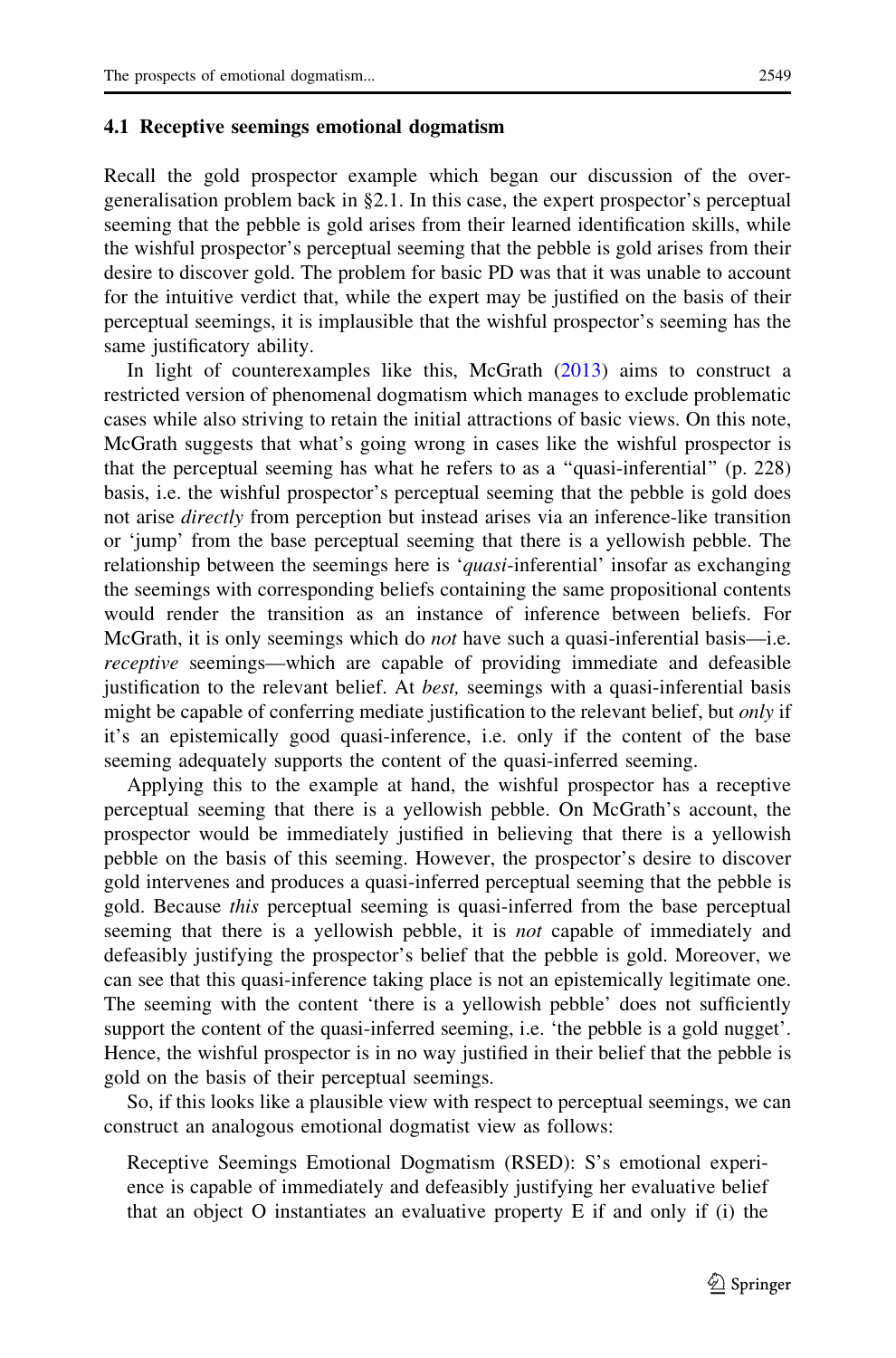experience makes it seem to her that O is E, and (ii) this seeming does not have a quasi-inferential basis.

Now, to some degree, the question of whether RSED constitutes an improvement on RED hinges on whether RSED gives us the right result in emotional overgeneralisation cases; whether it correctly diagnoses what's going wrong with the suspicious interviewer's emotional seeming, for example, and has the philosophical tools to exclude it from being capable of conferring justification. Here's the problem. While the notion of receptivity may be plausible with respect to perceptual seemings and perceptual over-generalisation cases, it's not obvious that it translates well to the emotional case. There's a question of whether *any* emotional seemings are receptive, and not quasi-inferred from other seemings, given that emotions have what Deonna and Teroni  $(2012)$  $(2012)$  refer to as "cognitive bases" (p. 5). That is, unlike perceptions, emotions *rely on* base mental states such as perceptions, beliefs, and so forth. I can't experience fear in response to the approaching snake without in some way perceiving the snake and its fearsome-making features. The same is not true of visually perceiving the snake; my visual experience of the snake does not presuppose a further mental state in the same way that my emotional experience does. In light of this fact, then, we might wonder how *any* emotional experience can involve a seeming that an object instantiates a particular evaluative property without that seeming being quasi-inferred from non-emotional seemings pertaining to the non-evaluative features of the object.<sup>10</sup>

This is a problem because, if it is the case that all or most emotional seemings are quasi-inferred from the seemings of their cognitive bases (i.e. perceptual seemings, introspective seemings, etc.), it looks like RSED can't explain the intuitive epistemic difference between legitimately and illegitimately produced emotional seemings. Reconsider two versions of the suspicious interviewer case. In one scenario, the interviewer's emotional seeming that the candidate is duplicitous is caused by legitimate observations of duplicitous-making features of the candidate, whereas the other scenario involves the emotional seeming being caused by illegitimate background biases. For RSED, what has to be going wrong in the bad case is that the interviewer's emotional seeming that the candidate is duplicitous is quasi-inferred from another seeming, and is thereby incapable of lending immediate justification to the evaluative belief that the candidate is duplicitous. But, as we've seen above, it looks like both the good and the bad case involve quasi-inferred emotional seemings. If *merely* being non-receptive makes a seeming incapable of conferring immediate justification, then RSED generates the same result for both the good and bad cases of suspicious interviewer.

In response, the defender of RSED might argue that the view can still explain the intuitive difference in epistemic capacity between the emotional seemings involved

<sup>&</sup>lt;sup>10</sup> There's a question here as to whether the emotions' dependence on their cognitive bases bars them from ever conferring immediate justification to evaluative belief. This is an important and complex question, and has been discussed at length by Milona and Naar [\(2020\)](#page-20-0) and Cowan ([2018](#page-19-0)). Given that this is pertinent to anybody interested in bestowing emotional experience with immediate justificatory power, and given my focus on problems specific to dogmatist views, a full discussion of this challenge is beyond the scope of what I can discuss here.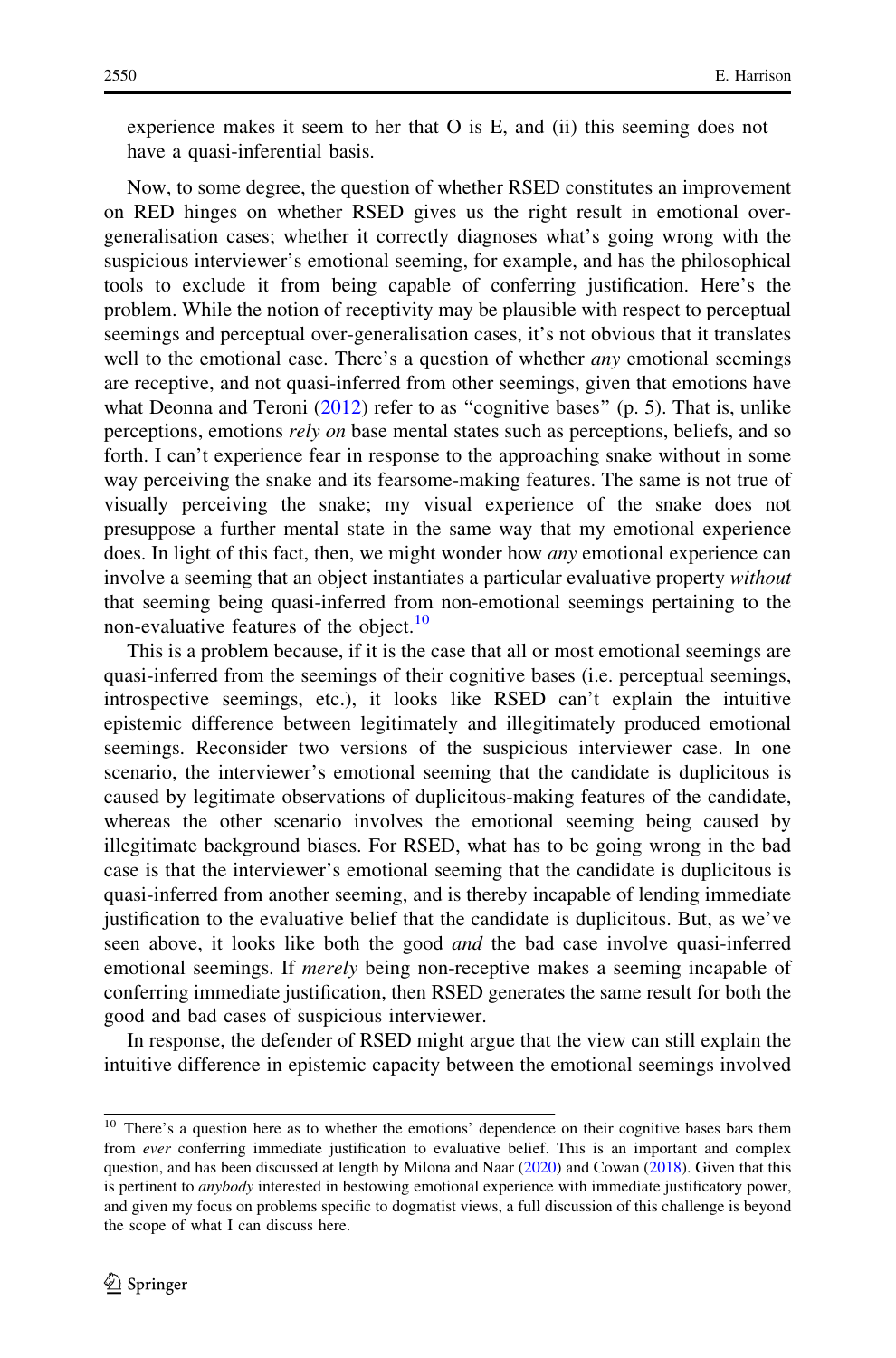in both cases. That is, they may point to the difference in epistemic quality in each quasi-inference as what explains the intuition that the emotional seeming produced by legitimate observations is better epistemically placed than the seeming produced by illegitimate bias. Recall that a quasi-inferential basis need not rob the seeming of all of its justificatory power. If it is a good quasi-inference, i.e. if the content of the base seeming adequately supports the content of the quasi-inferred seeming, then the quasi-inferred seeming can transmit mediate justification to the relevant belief. The defender of RSED might argue that in the *good* case, i.e. the case in which the emotional seeming that the candidate is duplicitous is quasi-inferred from the perceptual seeming which has as its content the relevant conjunction of duplicitousmaking non-evaluative features of the candidate (i.e. their behaviours and mannerisms), the quasi-inference is legitimate insofar as the content of the base perceptual seeming adequately supports the content of the emotional seeming. On the other hand, consider the bias case. Presumably, the emotional seeming that the candidate is duplicitous will be quasi-inferred from perceptual seemings with different contents, e.g. if it's a sexist bias, then the emotional seeming that the candidate is duplicitous will be quasi-inferred from the base perceptual seeming that the candidate is a woman. Clearly, this is not a legitimate quasi-inference. In other words, there's an illegitimate 'jump' in the bias quasi-inference that isn't present in the good case, and *this* is what explains the difference in epistemic status between the two cases.

Even if this is a plausible way of explaining the intuitive difference between the two suspicious interviewer cases, it *still* doesn't get us where we want to go given that we've been interested in how emotional phenomenology can *immediately* justify our evaluative beliefs. If it is the case that emotional seemings can only ever transmit mediate justification generated by perceptual (or introspective, etc.) seemings, then RSED cannot account for emotional experience as a source of unmediated epistemic justification. Recall that one of the main selling points of emotional dogmatism concerns its ability to provide low-cost justification to a rich catalogue of our evaluative beliefs. This capacity, which is essential for providing dogmatists with the resources to answer sceptical worries pertaining to the acquisition of various epistemic goods, crucially depends on the immediacy of the justification. If the justification provided by seemings must instead meet *further* epistemic requirements, such as being suitably related to the content of the subject's non-emotional seemings and existing justified beliefs, then we give argumentative sway *back* to the sceptic, and thereby lose the distinctive virtue of dogmatism. Therefore, because eliminating immediacy from dogmatism eliminates a substantive percentage of the theory's philosophical attractions, and because RSED requires eschewing immediacy, McGrath's receptivity-based view cannot be a suitable theoretical framework for emotional dogmatism.

## 4.2 Knowledge-how emotional dogmatism

Finally, let's consider Markie's view. Returning to the gold prospector case, a natural suggestion as to why the expert prospector's perceptual seeming enjoys justificatory power is that the expert knows what gold looks like; the novice doesn't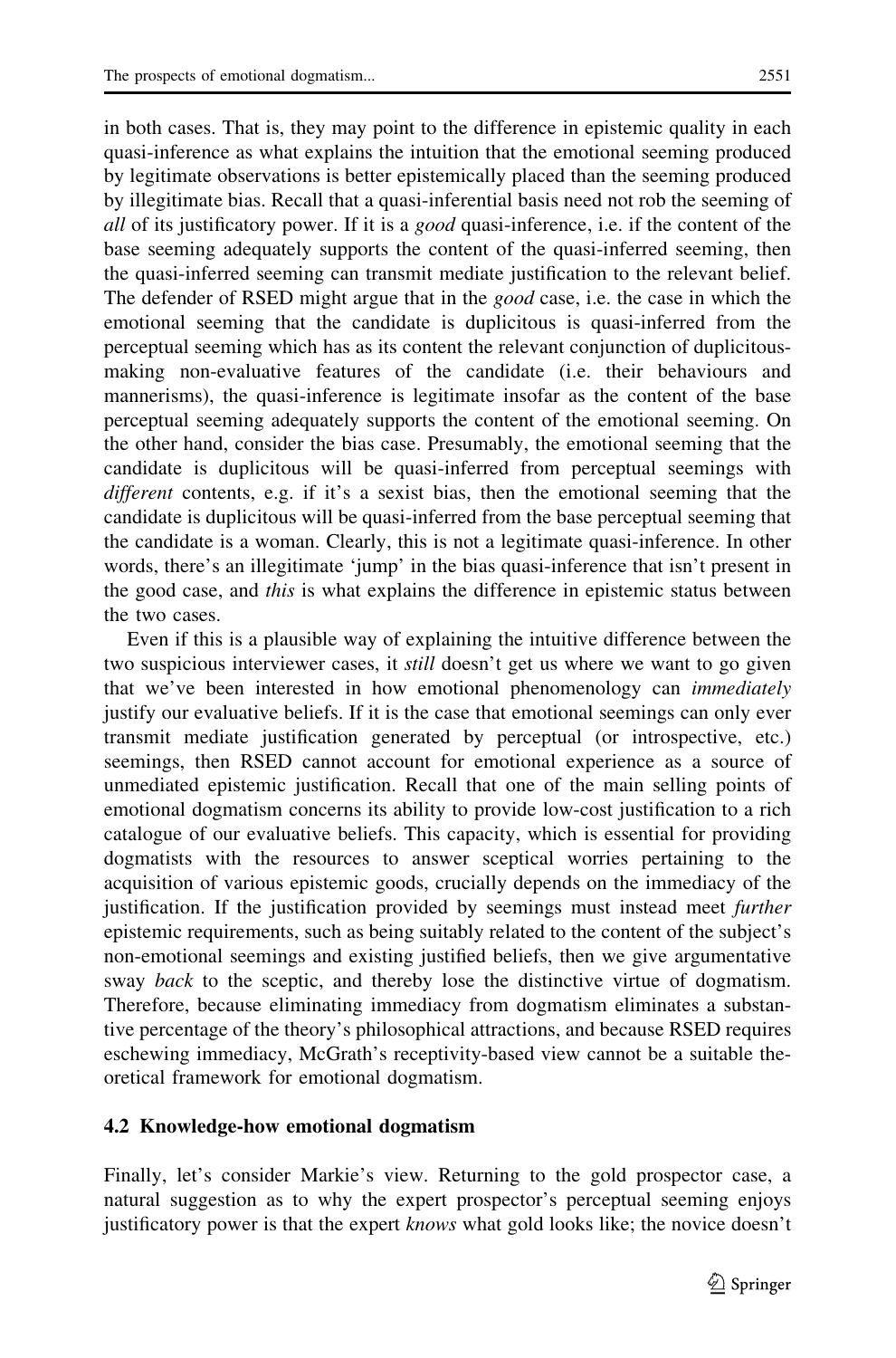have anything close to this knowledge. One way of spelling out the problem with basic PD is that it can't account for the fact that this ought to make a difference between the epistemic status of the expert's and novice's belief. In light of this, Markie [\(2013](#page-20-0)) proposes a qualified view of phenomenal dogmatism which restricts the type of seemings capable of possessing justificatory power to seeming experiences brought about by the agent's exercise of the relevant knowledge-how capacity.

To summarise Markie's view, merely having a perceptual seeming is insufficient for immediate and defeasible justification. A further condition must be met, namely that the subject must have the relevant knowledge-how capacity to recognise the relevant property *and* the seeming must be appropriately related to that capacity, i.e. the knowledge-how plays a substantive causal role in bringing about the seeming. On Markie's view, what possessing a knowledge-how capacity amounts to is the subject possessing a disposition to experience the relevant seemings upon perceptually apprehending certain features of the object in question, e.g. the expert prospector has the knowledge-how capacity to perceptually identify gold nuggets insofar as they are disposed to have the perceptual seeming that a pebble is gold when apprehending certain gold-making features of the object. Moreover, that subject's disposition is, as Markie puts it, ''determined by'' (p. 264) their having the right sort of background information, e.g. that an object which has certain features and looks a certain way is gold. Finally, on Markie's account, having this background information is a matter of having evidence that justifies the subject in believing, in this case, that an object which looks a certain way is gold.

So, if this view looks like it's generating the right result in the perceptual case, we can transpose it into an emotional dogmatist view as follows:

Knowledge-How Emotional Dogmatism (KHED): S's emotional experience is capable of immediately and defeasibly justifying her evaluative belief that an object O instantiates an evaluative property E if and only if (i) the experience makes it seem to her that O is E, and (ii) the experience makes it seem to her that O is E in virtue of her knowledge of how to emotionally identify something as being E.

For KHED, my emotional experience of fear towards the snake is capable of immediately and defeasibly justifying my evaluative belief that the snake is fearsome if and only if my experience makes it seem to me that the snake is fearsome and I have this emotional seeming as the result of my knowledge of how to emotionally identify something as fearsome. Analogously to the perceptual case above, a subject's knowledge-how capacity to emotionally identify something as fearsome involves the possession of a disposition to experience emotional seemings of fearsomeness upon attending to certain features of the object or situation. Moreover, I possess this disposition at least partly by virtue of my having the relevant background information, i.e. what makes fearsome things fearsome.

The good news for KHED is that the addition of the knowledge-how condition on seemings places the view in a much better position than RED to be able to handle over-generalisation cases. Take the case in which the interviewer's suspicious emotional seemings towards the candidate are produced by an illegitimate bias as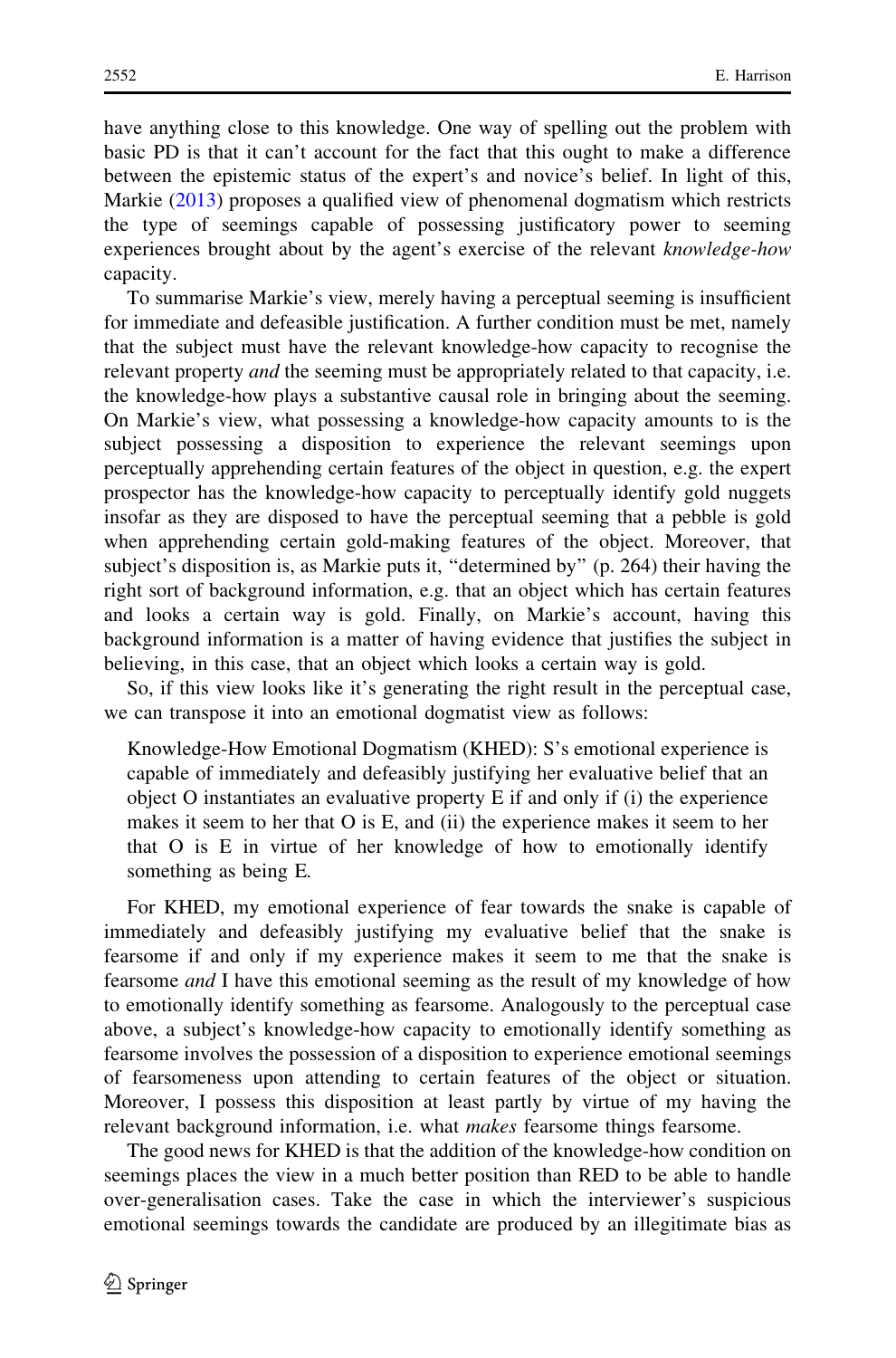opposed to legitimate observations of duplicitous-making features of the candidate. KHED is able to provide a straightforward explanation as to why the interviewer's emotional seemings do not justify them in believing that the candidate is duplicitous, i.e. the suspicious seeming is experienced by virtue of the interviewer harbouring illicit biases, not by virtue of their knowledge of how to emotionally identify duplicitousness. The interviewer whose emotional seemings do arise as a result of legitimate observations of duplicitous-making features, however, plausibly does enjoy justification for their belief that the candidate is duplicitous insofar as their experiencing the seemings as a result of those legitimate observations is an exercise of her knowledge-how capacity to identify duplicitousness.

However, KHED faces two problems. The first of which is that, again, it's not clear that this account paints a plausible picture of immediate justification. Since justification-conferring emotional seemings must be the result of an exercise of a knowledge-how capacity, and since this capacity is determined by the possession of background information that would justify the relevant evaluative proposition, it's not obvious that KHED is capturing the phenomenon that we set out to explain. The second worry is that attributing so much weight to the possession of the relevant background information that determines one's disposition to have the relevant emotional seemings (and thereby the relevant knowledge-how capacity) threatens to render emotional phenomenology epistemically superfluous. That is, there's a serious question of what justificatory work the emotional seemings are doing if the brunt of the epistemic labour has already been done by the subject insofar as she has the background information required to justify her belief that a given object instantiates the relevant evaluative property.

So, while KHED looks promising insofar as it seems better placed to handle overgeneralisation cases, we see on closer inspection that it is unable to explain the immediate justificatory power of emotional experience, and threatens to make emotional phenomenology epistemically superfluous. Markie's knowledge-how account, then, is not a suitable framework for an analogous emotional dogmatist view.

## 4.3 Summing up

Here, I have considered and rejected four possible emotional dogmatist views. Basic emotional dogmatism fails in virtue of being too liberal with respect to the types of emotional experiences it bestows with justificatory power, and the attempt to restrict emotional dogmatism with the Chudnoff-inspired truth-maker condition fails in virtue of falling foul to a troubling dilemma in what seeming awareness of truthmakers consists in. I've also aimed to show that alternative options for restricting emotional dogmatism, i.e. views analogous to those advanced by McGrath and Markie, cannot provide a plausible account as to how emotional experience can immediately justify evaluative belief.

To be clear, the purpose of this discussion has not been to provide a conceptual argument for the failure of every instantiation of the emotional dogmatist view, nor have I endeavoured to show that emotional experience is altogether incapable of immediately and defeasibly justifying belief. Rather, by levelling these arguments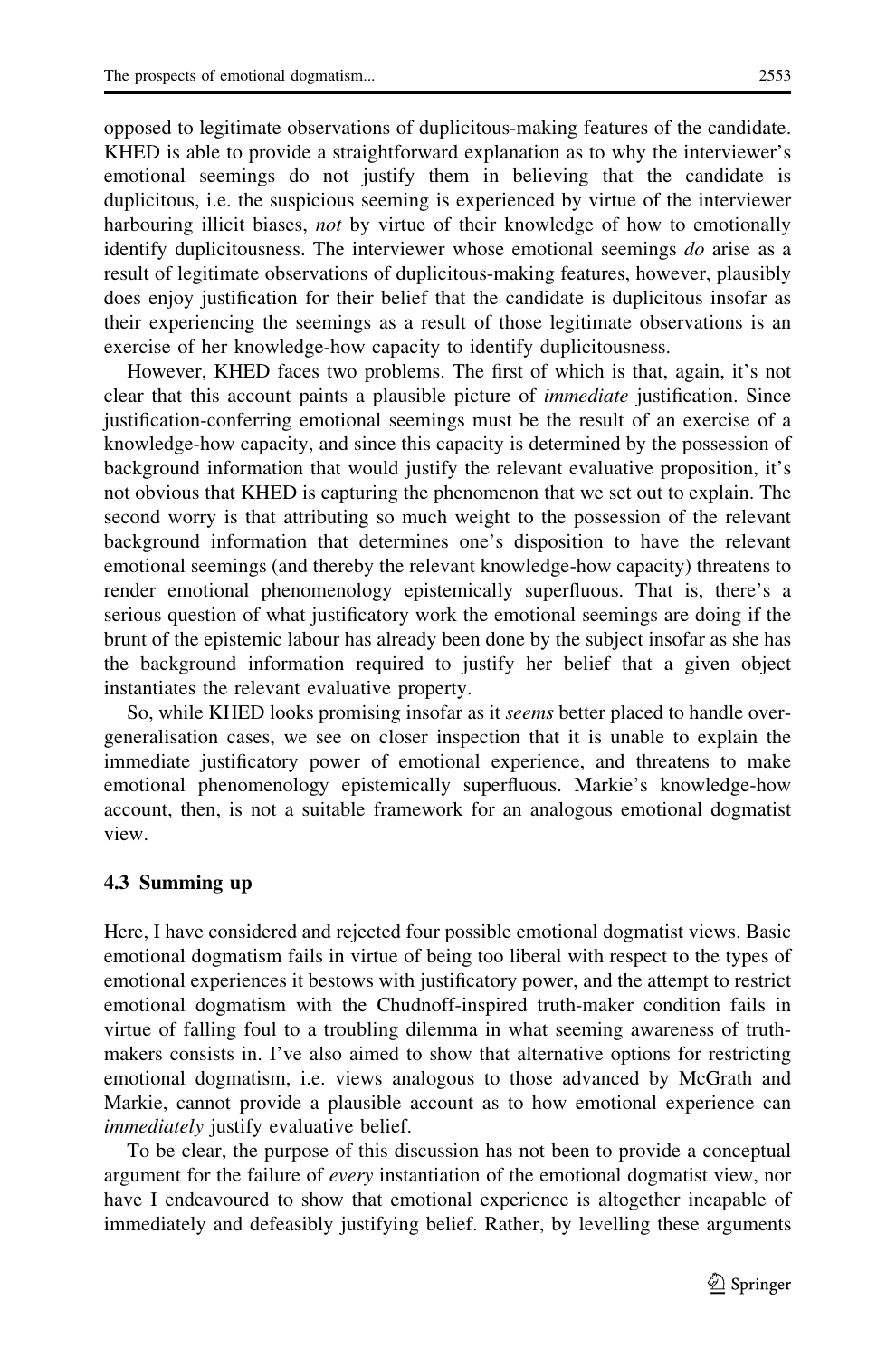<span id="page-19-0"></span>against ED, RED, RSED, and KHED, I have aimed to build an inductive case against the possibility of a plausible emotional dogmatist view. In lieu of an undiscovered dogmatist instantiation which does not fall foul to the above objections, we have good reason to reject the idea that emotional phenomenology is what makes emotional experience capable of immediately justifying evaluative belief.

What remains an open question is whether emotional seeming states might be capable of lending justification to evaluative belief mediated by other mental states and beliefs. As we've seen from §4.1 and §4.2, it may be possible to provide an explanation as to how emotional seemings can perform some epistemic role in transmitting justification initially generated by either receptive perceptual seemings in McGrath's case or by the background information which constitutes the relevant knowledge-how capacity for Markie. Determining whether emotional experience has this epistemic capacity, however, is a task for another paper. For now, I conclude that the prospects of emotional dogmatism, as a straightforward analogue of phenomenal dogmatism, are bleak.

Acknowledgements Many thanks to Michael Brady, Robert Cowan, and Jack Lyons for helpful comments on earlier drafts of this paper. Thanks also to two anonymous referees for their valuable and constructive feedback.

Open Access This article is licensed under a Creative Commons Attribution 4.0 International License, which permits use, sharing, adaptation, distribution and reproduction in any medium or format, as long as you give appropriate credit to the original author(s) and the source, provide a link to the Creative Commons licence, and indicate if changes were made. The images or other third party material in this article are included in the article's Creative Commons licence, unless indicated otherwise in a credit line to the material. If material is not included in the article's Creative Commons licence and your intended use is not permitted by statutory regulation or exceeds the permitted use, you will need to obtain permission directly from the copyright holder. To view a copy of this licence, visit [http://](http://creativecommons.org/licenses/by/4.0/) [creativecommons.org/licenses/by/4.0/.](http://creativecommons.org/licenses/by/4.0/)

#### Funding

#### **References**

- Annis, D. (1980). Memory and justification. Philosophy and Phenomenological Research, 40(3), 324–333.
- Brady, M. (2013). Emotional Insight: The Epistemic Role of Emotional Experience. Oxford: Oxford University Press.
- Brogaard, B., & Chudnoff, E. (2016). Against emotional dogmatism. Philosophical Issues, 26(1), 59–77.

Chudnoff, E. (2012). Presentational phenomenology. In S. Miguens & G. Preyer (Eds.), Consciousness and subjectivity (pp. 51–72). Heusenstamm: Ontos Verlag.

- Chudnoff, E. (2013). Intuition. Oxford: Oxford University Press.
- Cowan, R. (2018). Epistemic sentimentalism and epistemic reason-responsiveness. In A. Bergqvist & R. Cowan (Eds.), Evaluative perception (pp. 219–237). Oxford: Oxford University Press.

Deonna, J., & Teroni, F. (2012). The emotions: A philosophical introduction. New York: Routledge.

- Döring, S. (2007). Seeing what to do: Affective perception and rational motivation. Dialectica, 61(3), 363–394.
- Echeverri, S. (2019). Emotional justification. Philosophy and Phenomenological Research, 98(3), 541–566.